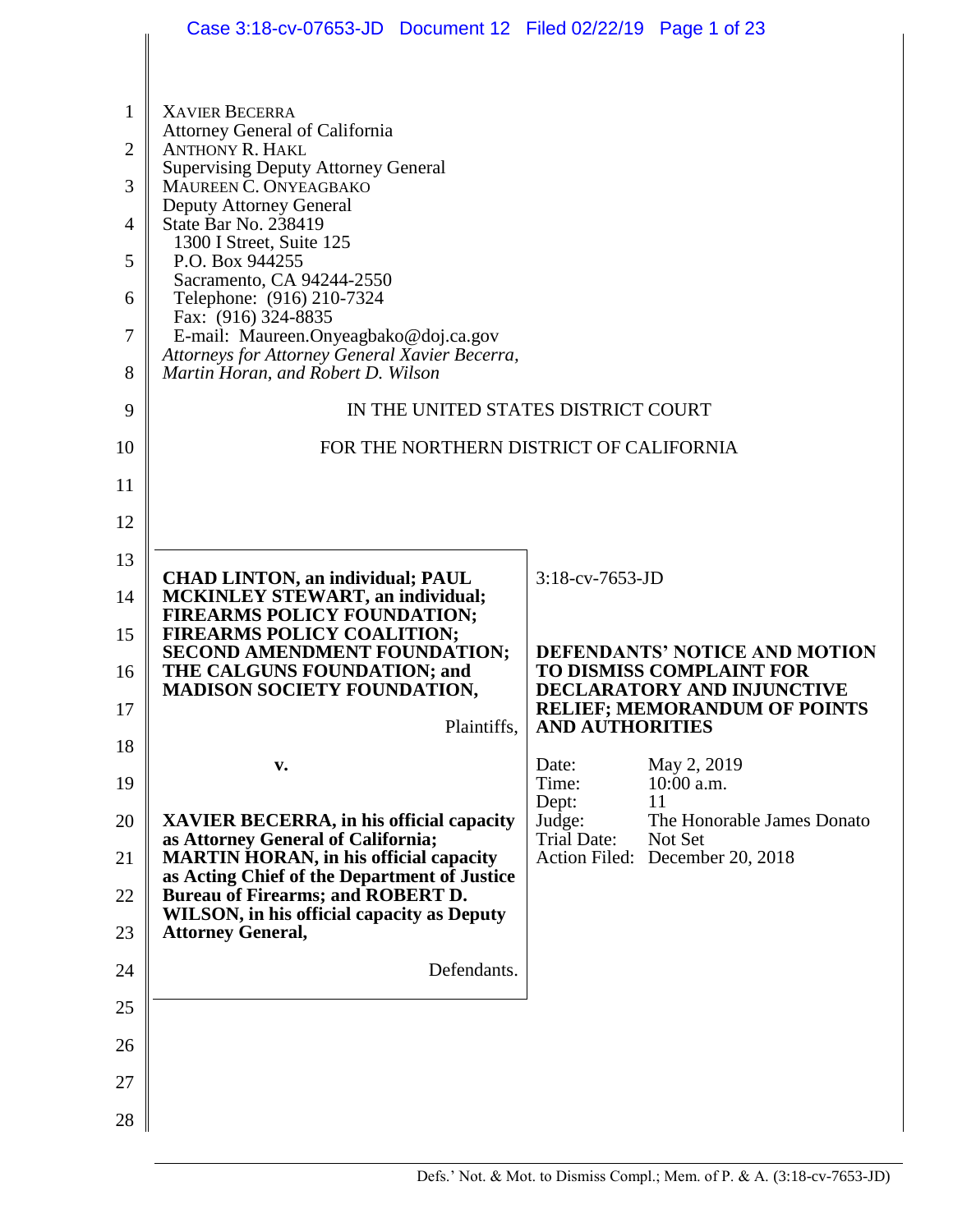#### 1 2 3 4 5 6 7 8 9 10 11 12 13 14 15 16 17 18 19 20 21 22 23 24 25 26 27 28 **TABLE OF CONTENTS Page** i Notice ............................................................................................................................................. 1 Statement of Issues to Be Decided.................................................................................................. 2 Introduction..................................................................................................................................... 3 Factual and Procedural Background ............................................................................................... 4 I. The Parties............................................................................................................... 4 A. Plaintiff Linton............................................................................................ 4 B. Plaintiff Stewart .......................................................................................... 5 C. The Entity Plaintiffs.................................................................................... 6 D. Defendants................................................................................................... 6 II. Challenged Laws and Requested Relief.................................................................. 6 Legal Standard ................................................................................................................................ 7 Argument ........................................................................................................................................ 8 I. Defendants Are Immune from Suit......................................................................... 8 II. Plaintiffs Lack Standing to Pursue This Action...................................................... 9 A. The Entity Plaintiffs Lack Article III and Associational Standing ............. 9 B. All Plaintiffs Lack Standing for a Privileges and Immunities Claim........ 11 III. Plaintiffs Fail to State a Second Amendment Claim Because the Challenged Laws Are Presumptively Valid Regulations...................................... 12 IV. Plaintiffs Fail to State a Claim Under the Full Faith and Credit Clause ............... 13 A. California Need Not Subordinate Its Laws to the Laws of Other States......................................................................................................... 13 B. The Washington and Arizona State Court Orders Restoring Firearm Rights Do Not Apply in California ........................................................... 15 V. Plaintiffs Fail to State a Claim Under the Privileges and Immunities Clause ...... 16 Conclusion .................................................................................................................................... 16 Case 3:18-cv-07653-JD Document 12 Filed 02/22/19 Page 2 of 23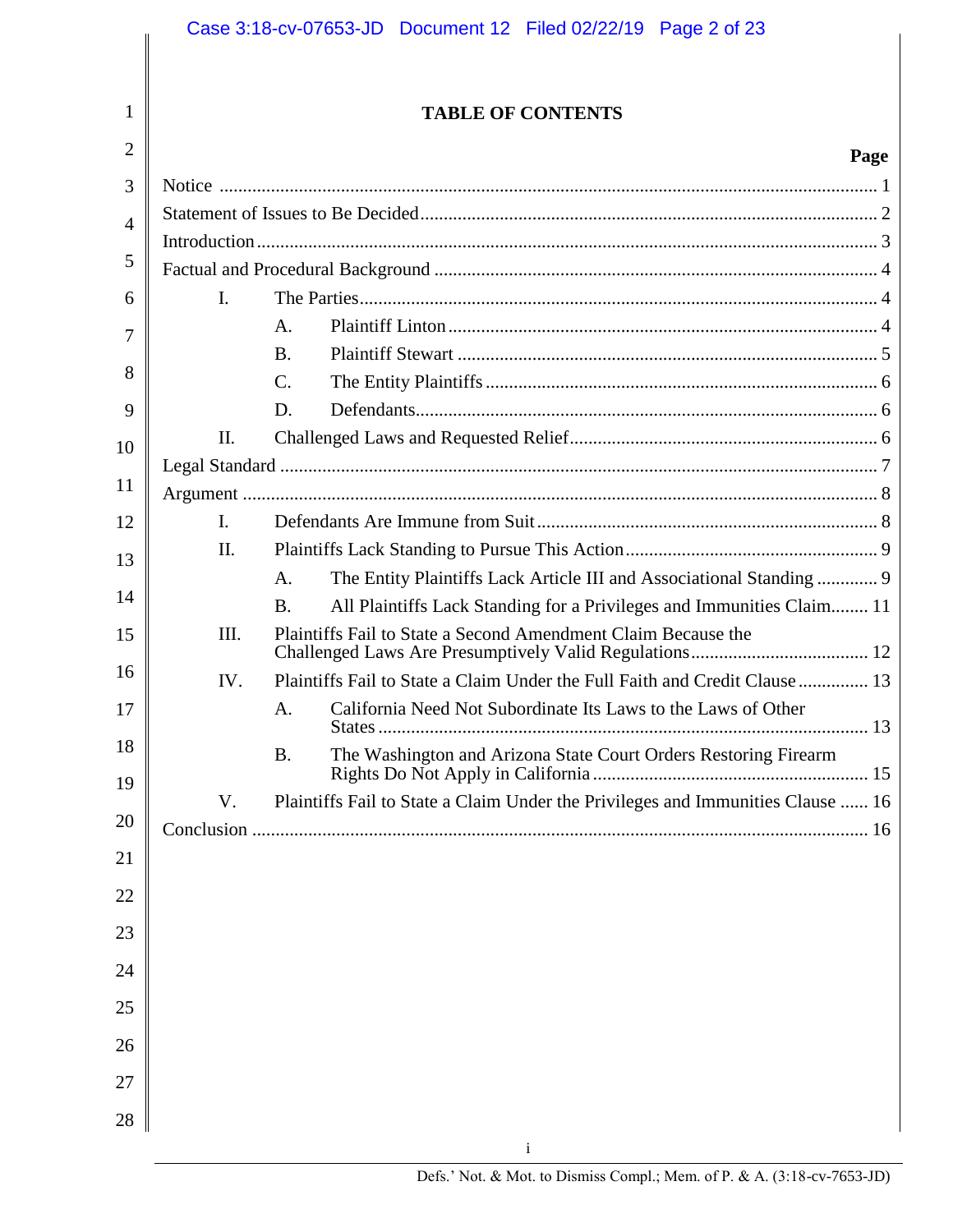|                | Case 3:18-cv-07653-JD  Document 12  Filed 02/22/19  Page 3 of 23                |
|----------------|---------------------------------------------------------------------------------|
|                |                                                                                 |
| $\mathbf{1}$   | <b>TABLE OF AUTHORITIES</b>                                                     |
| 2              | Page                                                                            |
| 3              |                                                                                 |
| $\overline{4}$ | <b>CASES</b>                                                                    |
| 5              | Adams v. Johnson                                                                |
| 6<br>7         | Alaska Packers Ass'n. v. Indus. Accident Comm'n of California                   |
| 8<br>9         | Cervantes v. Countrywide Home Loans, Inc.                                       |
| 10             | City of Los Angeles v. Lyons                                                    |
| 11<br>12       | Clapper v. Amnesty Int'l USA                                                    |
| 13             | Coal. to Defend Affirmative Action v. Brown                                     |
| 14<br>15       | Counsel of Ins. Agents & Brokers v. Molasky-Arman                               |
| 16<br>17       | District of Columbia v. Heller                                                  |
| 18             | Erickson v. Pardus                                                              |
| 19<br>20       | Fair Hous. Council of San Fernando Valley v. Roommate.com, LLC                  |
| 21             | Fair Hous. of Marin v. Combs                                                    |
| 22<br>23       | Franchise Tax Bd. of Cal. v. Hyatt                                              |
| 24<br>25       | Hunt v. Washington State Apple Advertising Comm'n                               |
| 26             | Int'l Union, United Auto., Aerospace and Agr. Implement Workers of Am. v. Brock |
| 27             |                                                                                 |
| 28             |                                                                                 |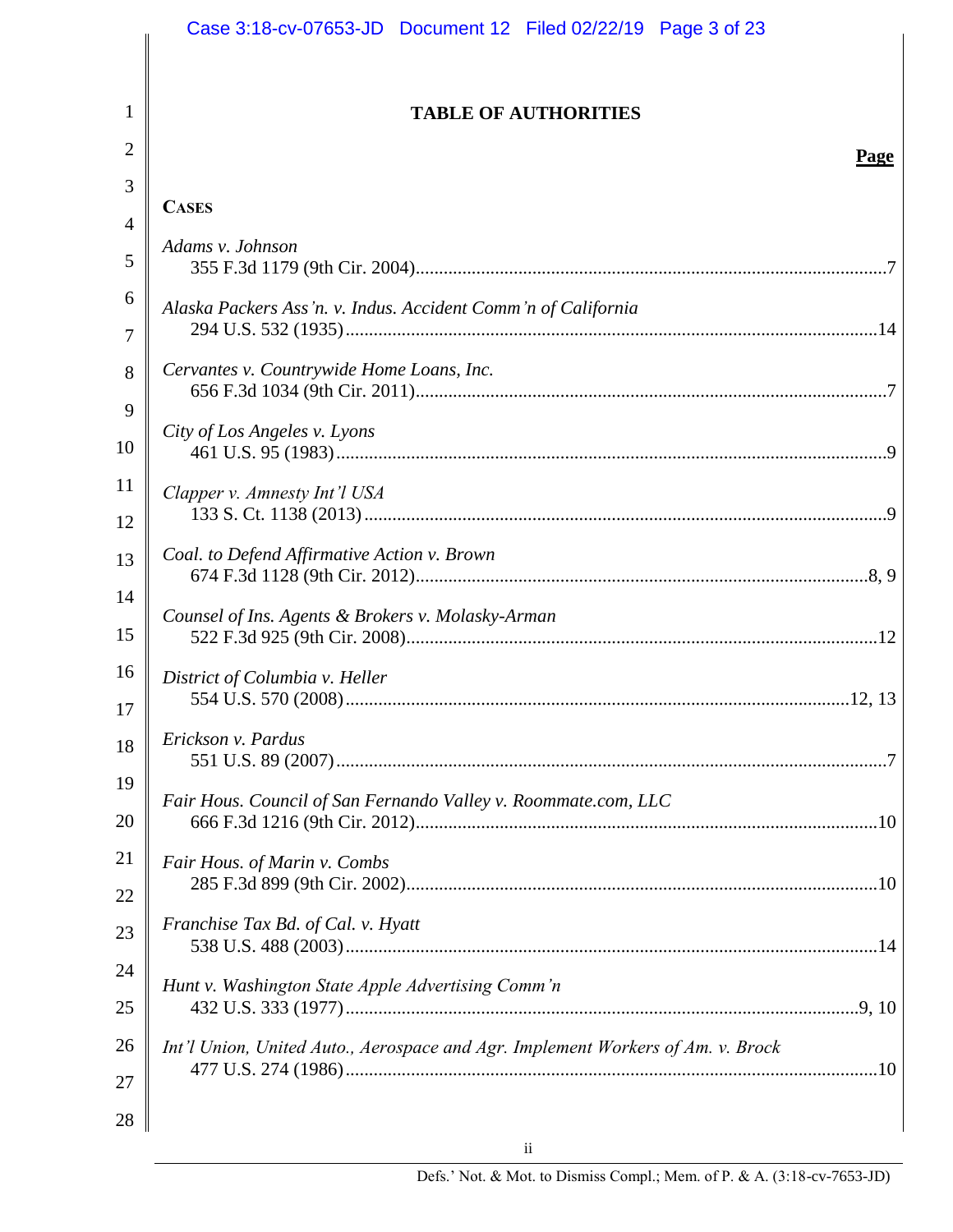|          | Case 3:18-cv-07653-JD  Document 12  Filed 02/22/19  Page 4 of 23    |
|----------|---------------------------------------------------------------------|
|          |                                                                     |
| 1<br>2   | <b>TABLE OF AUTHORITIES</b><br>(continued)                          |
|          | <b>Page</b>                                                         |
| 3        | Jackson v. City and County of San Francisco                         |
| 4        | Knievel v. ESPN                                                     |
| 5        |                                                                     |
| 6<br>7   | La Asociacion de Trabajadores de Lake Forest v. City of Lake Forest |
| 8        | Lee v. City of Los Angeles                                          |
| 9        |                                                                     |
| 10       | Los Angeles Cnty. Bar Ass'n v. Eu                                   |
| 11       | Lujan v. Defenders of Wildlife                                      |
| 12       |                                                                     |
| 13       | McBurney v. Young                                                   |
| 14       |                                                                     |
| 15       | McDonald v. City of Chicago, Ill.                                   |
| 16<br>17 | Milwaukee Cnty. v. M.E. White Co.                                   |
| 18       | Nevada v. Hall                                                      |
| 19       |                                                                     |
| 20       | Pac. Emp'rs Ins. Co. v. Indust. Accident Comm'n of California       |
| 21       | Pennhurst State Sch. & Hosp. v. Halderman                           |
| 22       |                                                                     |
| 23       | People v. Scott                                                     |
| 24       |                                                                     |
| 25       | People v. Washington                                                |
| 26       | Puerto Rico Aqueduct & Sewer Auth. v. Metcalf & Eddy, Inc.          |
| 27       |                                                                     |
| 28       |                                                                     |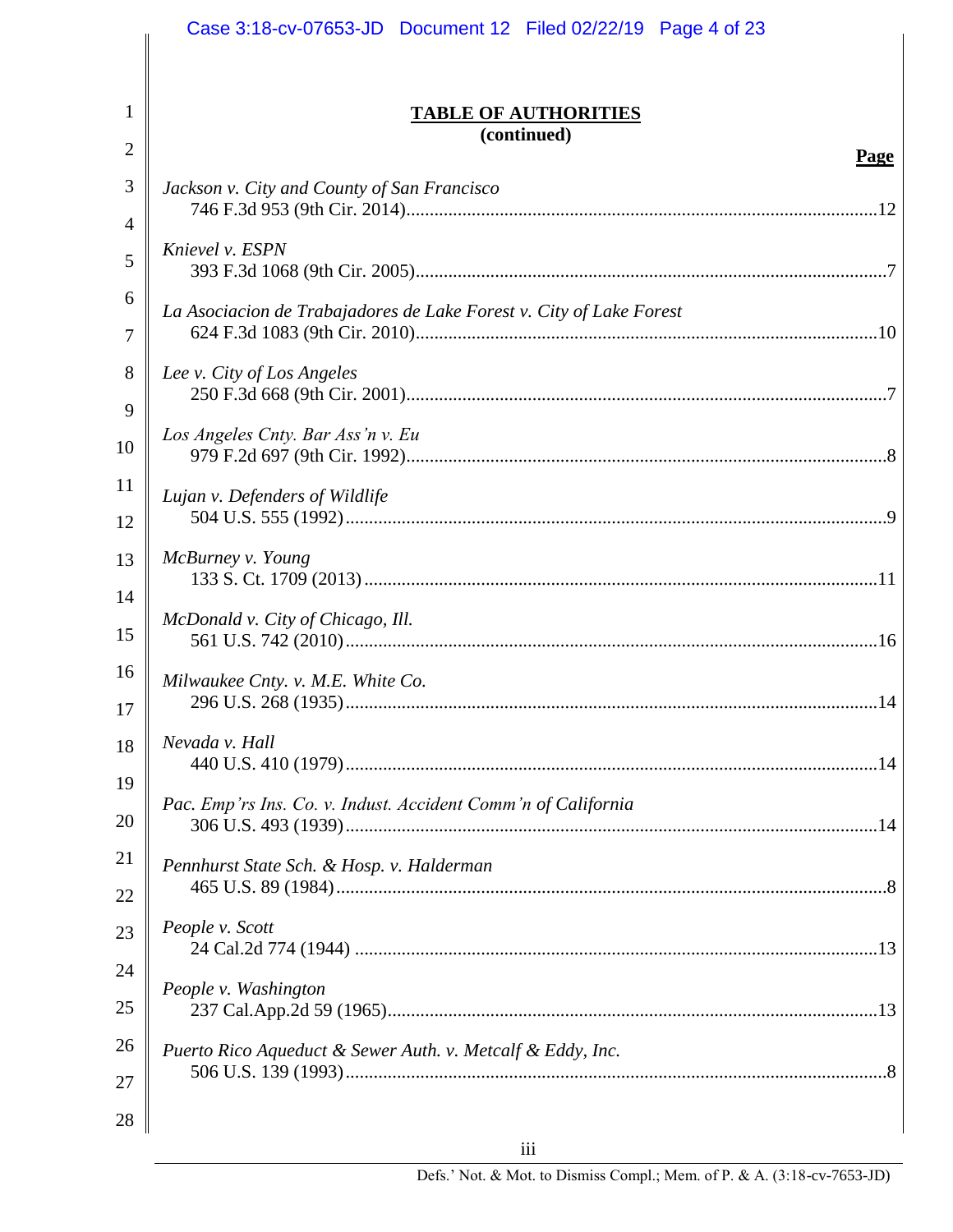|                | Case 3:18-cv-07653-JD  Document 12  Filed 02/22/19  Page 5 of 23                   |
|----------------|------------------------------------------------------------------------------------|
|                |                                                                                    |
| 1              | <b>TABLE OF AUTHORITIES</b>                                                        |
| $\overline{2}$ | (continued)                                                                        |
| 3              | Page<br>San Diego Cnty. Gun Rights Comm. v. Reno                                   |
| $\overline{4}$ |                                                                                    |
| 5              | Shaw v. California Dep't of Alcoholic Beverage Control                             |
| 6<br>7         | Silvester v. Harris                                                                |
| 8              | <b>Slaughter-House Cases</b>                                                       |
| 9              |                                                                                    |
| 10             | Snoeck v. Brussa                                                                   |
| 11             | United States v. Vongxay                                                           |
| 12             |                                                                                    |
| 13             | Valley Forge Christian Coll. v. Ams. United for Separation of Church & State, Inc. |
| 14             | Walker v. City of Lakewood                                                         |
| 15             |                                                                                    |
| 16             | Ex Parte Young                                                                     |
| 17             |                                                                                    |
| 18             | <b>STATUTES</b>                                                                    |
| 19             | <b>Arizona Revised Statute</b>                                                     |
| 20             |                                                                                    |
| 21             |                                                                                    |
| 22             |                                                                                    |
| 23             | California Penal Code                                                              |
| 24             |                                                                                    |
| 25             |                                                                                    |
| 26             |                                                                                    |
| 27             |                                                                                    |
| 28             |                                                                                    |
|                | iv                                                                                 |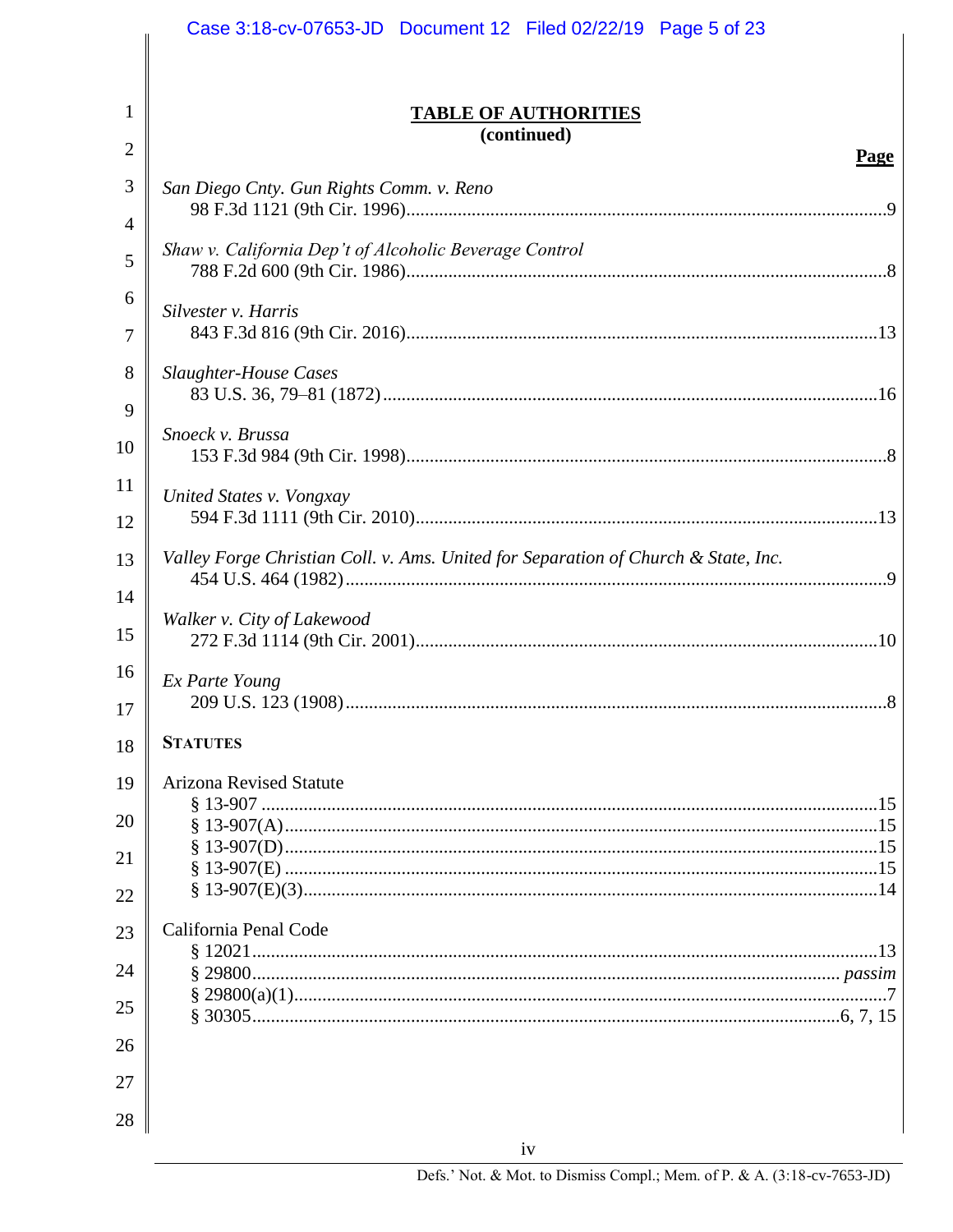|    | Case 3:18-cv-07653-JD  Document 12  Filed 02/22/19  Page 6 of 23             |
|----|------------------------------------------------------------------------------|
|    |                                                                              |
| 1  | <b>TABLE OF AUTHORITIES</b>                                                  |
| 2  | (continued)                                                                  |
| 3  | Page<br>Wash. Rev. Code                                                      |
| 4  |                                                                              |
|    |                                                                              |
| 5  |                                                                              |
| 6  |                                                                              |
| 7  | <b>CONSTITUTIONAL PROVISIONS</b>                                             |
| 8  | <b>United States Constitution</b>                                            |
| 9  |                                                                              |
| 10 |                                                                              |
| 11 |                                                                              |
| 12 |                                                                              |
| 13 | <b>COURT RULES</b>                                                           |
| 14 | <b>Federal Rules of Civil Procedure</b>                                      |
| 15 |                                                                              |
| 16 | <b>OTHER AUTHORITIES</b>                                                     |
| 17 | 2 John E. Nowak, et al., Treatise on Const. L. § 14.3(b) (2d ed. 1987)<br>16 |
| 18 |                                                                              |
| 19 |                                                                              |
| 20 |                                                                              |
| 21 |                                                                              |
| 22 |                                                                              |
| 23 |                                                                              |
| 24 |                                                                              |
| 25 |                                                                              |
| 26 |                                                                              |
| 27 |                                                                              |
| 28 |                                                                              |
|    |                                                                              |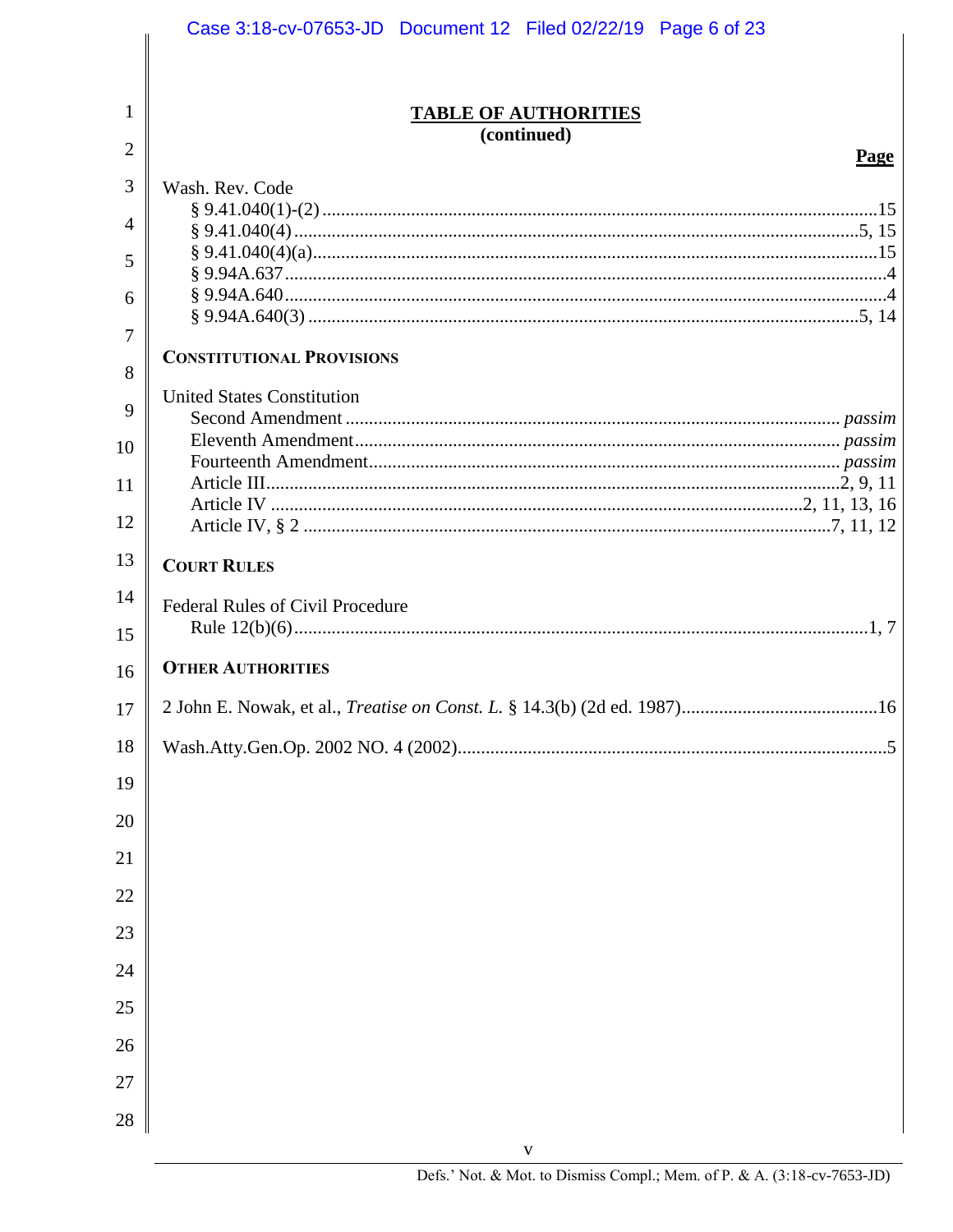| <b>NOTICE</b> |  |
|---------------|--|
|---------------|--|

| $\mathbf{1}$   | <b>NOTICE</b>                                                                                       |  |  |  |
|----------------|-----------------------------------------------------------------------------------------------------|--|--|--|
| $\overline{2}$ | PLEASE TAKE NOTICE that on May 2, 2019, at 10:00 a.m., or as soon thereafter as the                 |  |  |  |
| 3              | matter may be heard before the Honorable James Donato in Courtroom 11 of the United States          |  |  |  |
| $\overline{4}$ | District Court for the Northern District of California, located at 450 Golden Gate Avenue, San      |  |  |  |
| 5              | Francisco, California 94102, Defendants Xavier Becerra, in his official capacity as Attorney        |  |  |  |
| 6              | General of the State of California, Martin Horan, Director of the Department of Justice's Bureau    |  |  |  |
| 7              | of Firearms, in his official capacity, and Deputy Attorney Robert Wilson, in his official capacity, |  |  |  |
| 8              | will and hereby do move this Court for an order dismissing Counts I, II, and III of Plaintiffs'     |  |  |  |
| 9              | Complaint, without leave to amend, pursuant to Federal Rule of Civil Procedure 12(b)(6).            |  |  |  |
| 10             | This motion to dismiss is brought on the grounds that (1) Defendants are immune from suit           |  |  |  |
| 11             | under the Eleventh Amendment; (2) Plaintiffs lack standing; (3) Plaintiffs fail to state a Second   |  |  |  |
| 12             | Amendment claim; (4) Plaintiffs fail to state a claim under the Full Faith and Credit Clause of the |  |  |  |
| 13             | United States Constitution; and (5) Plaintiffs have not adequately stated a claim under the         |  |  |  |
| 14             | Privileges and Immunities Clause of the Fourteenth Amendment.                                       |  |  |  |
| 15             | This motion is based on this Notice, the supporting memorandum of points and authorities,           |  |  |  |
| 16             | the papers and pleadings on file in this action, and upon such matters as may be presented to the   |  |  |  |
| 17             | Court at the time of the hearing.                                                                   |  |  |  |
| 18             | Dated: February 22, 2019<br>Respectfully Submitted,                                                 |  |  |  |
| 19             | <b>XAVIER BECERRA</b>                                                                               |  |  |  |
| 20             | Attorney General of California<br><b>ANTHONY R. HAKL</b>                                            |  |  |  |
| 21             | <b>Supervising Deputy Attorney General</b>                                                          |  |  |  |
| 22             | <b>/s/ Maureen C. Onyeagbako</b><br>MAUREEN C. ONYEAGBAKO                                           |  |  |  |
| 23             | <b>Deputy Attorney General</b>                                                                      |  |  |  |
| 24             | <b>Attorneys for Attorney General Xavier</b><br>Becerra, Martin Horan, and Robert D.                |  |  |  |
| 25             | Wilson                                                                                              |  |  |  |
| 26             |                                                                                                     |  |  |  |
| 27             |                                                                                                     |  |  |  |
| 28             |                                                                                                     |  |  |  |
|                |                                                                                                     |  |  |  |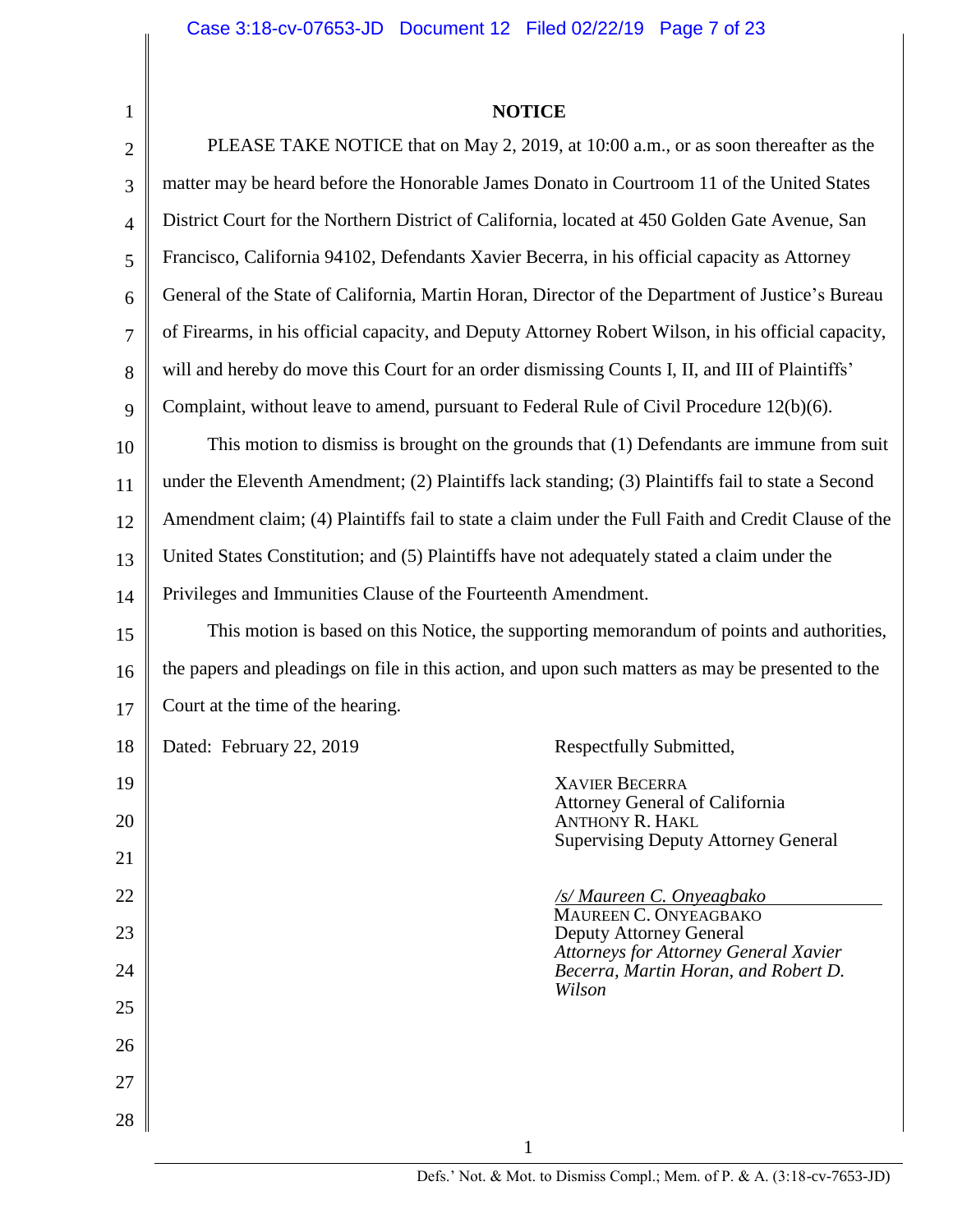|                | Case 3:18-cv-07653-JD  Document 12  Filed 02/22/19  Page 8 of 23                             |  |  |  |  |  |
|----------------|----------------------------------------------------------------------------------------------|--|--|--|--|--|
|                |                                                                                              |  |  |  |  |  |
| $\mathbf{1}$   | STATEMENT OF ISSUES TO BE DECIDED                                                            |  |  |  |  |  |
| $\overline{2}$ | Whether Eleventh Amendment sovereign immunity bars suit against Defendants<br>1.             |  |  |  |  |  |
| 3              | Attorney General Xavier Becerra, Director Martin Horan, and Deputy Attorney General Robert   |  |  |  |  |  |
| 4              | Wilson, in their official capacities.                                                        |  |  |  |  |  |
| 5              | 2.<br>Whether the Entity Plaintiffs have established Article III and associational standing. |  |  |  |  |  |
| 6              | 3.<br>Whether any Plaintiff has established standing for a claim under the Privileges and    |  |  |  |  |  |
| $\tau$         | Immunities Clause under Article IV of the Constitution.                                      |  |  |  |  |  |
| 8              | Whether Plaintiffs have adequately stated a claim for relief under the Second<br>4.          |  |  |  |  |  |
| 9              | Amendment.                                                                                   |  |  |  |  |  |
| 10             | 5.<br>Whether Plaintiffs have adequately stated a claim for relief under the Full Faith and  |  |  |  |  |  |
| 11             | Credit Clause.                                                                               |  |  |  |  |  |
| 12             | Whether Plaintiffs have adequately stated a claim for relief under the Privileges and<br>6.  |  |  |  |  |  |
| 13             | Immunities Clause of the Fourteenth Amendment.                                               |  |  |  |  |  |
| 14             |                                                                                              |  |  |  |  |  |
| 15             |                                                                                              |  |  |  |  |  |
| 16             |                                                                                              |  |  |  |  |  |
| 17             |                                                                                              |  |  |  |  |  |
| 18             |                                                                                              |  |  |  |  |  |
| 19             |                                                                                              |  |  |  |  |  |
| 20             |                                                                                              |  |  |  |  |  |
| 21             |                                                                                              |  |  |  |  |  |
| 22             |                                                                                              |  |  |  |  |  |
| 23             |                                                                                              |  |  |  |  |  |
| 24             |                                                                                              |  |  |  |  |  |
| 25             |                                                                                              |  |  |  |  |  |
| 26             |                                                                                              |  |  |  |  |  |
| 27             |                                                                                              |  |  |  |  |  |
| 28             |                                                                                              |  |  |  |  |  |
|                | $\overline{2}$                                                                               |  |  |  |  |  |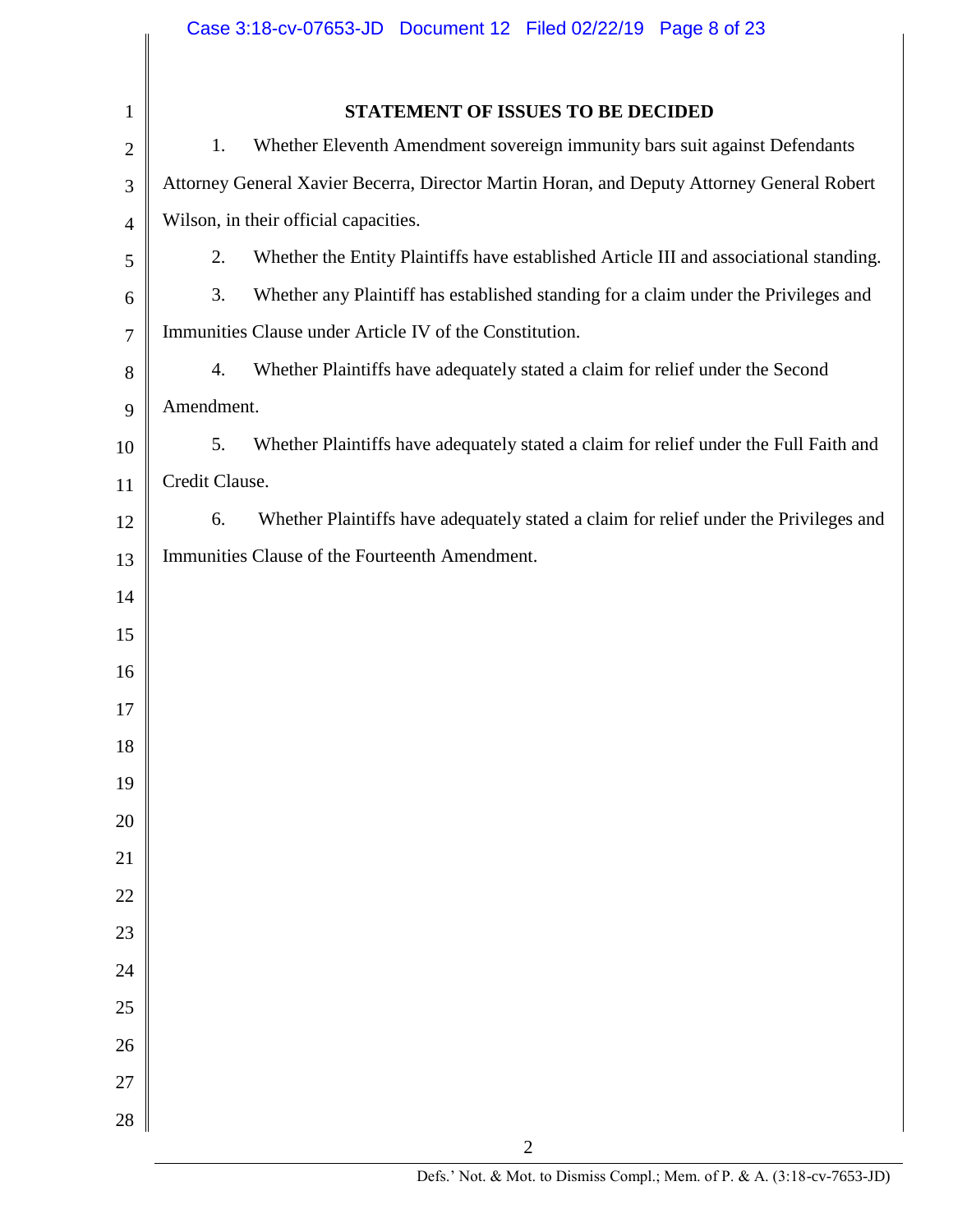**INTRODUCTION**

2 3 4 5 6 7 8 9 10 11 12 13 14 15 16 17 18 19 20 21 22 23 24 25 Plaintiffs invite this Court to brush aside California laws relating to firearms and public safety in the interest of giving individuals with out-of-state felony convictions the ability to purchase and possess firearms in California. The Complaint's allegations center around two individual plaintiffs who each contend that they deserve this special treatment because an out-ofstate court allegedly has set aside their felony convictions and restored their rights to purchase and possess a firearm in those other states. But those out-of-state orders do not change the fact that the individual plaintiffs committed the crimes for which they have been convicted. Moreover, they do not change the fact that California's interest in enforcing its firearms laws against individuals within its borders is superior to a sister state's interest in protecting the firearms rights of its former citizens. Plaintiffs in this action include Chad Linton, Paul McKinley Stewart (collectively, "Individual Plaintiffs"), and five non-profit organizations whose alleged purpose is promoting firearms education and the right to keep and bear arms (collectively, "Entity Plaintiffs"). According to the Complaint, Linton and Stewart are current California residents who sustained felony convictions in Washington and Arizona, respectively. They "desire and intend to purchase, possess, and keep firearms" in California for self defense, and for the defense of their families and homes.<sup>1</sup> (Compl. *¶* 58.) To that end, they took steps to vacate or set aside their outof-state felony convictions, and therefore restore their rights to possess firearms in those other states. But their efforts to purchase firearms in California have been unsuccessful. This is because, as Plaintiffs put it, the "policies, practices, and customs" of the California Department of Justice's (DOJ) Bureau of Firearms continue to recognize the out-of-state felony convictions, thereby causing Linton and Stewart to be considered "prohibited" persons unable to purchase or possess firearms in California. This Court should dismiss the Complaint for multiple reasons. First, Defendants are

- 26 immune from suit under the Eleventh Amendment. Second, Plaintiffs lack standing. More
- 27

1

<sup>28</sup> l <sup>1</sup> The five non-profit plaintiffs claim similar interests on behalf of their membership and similarly situated members of the public. (*¶¶* 6–9.)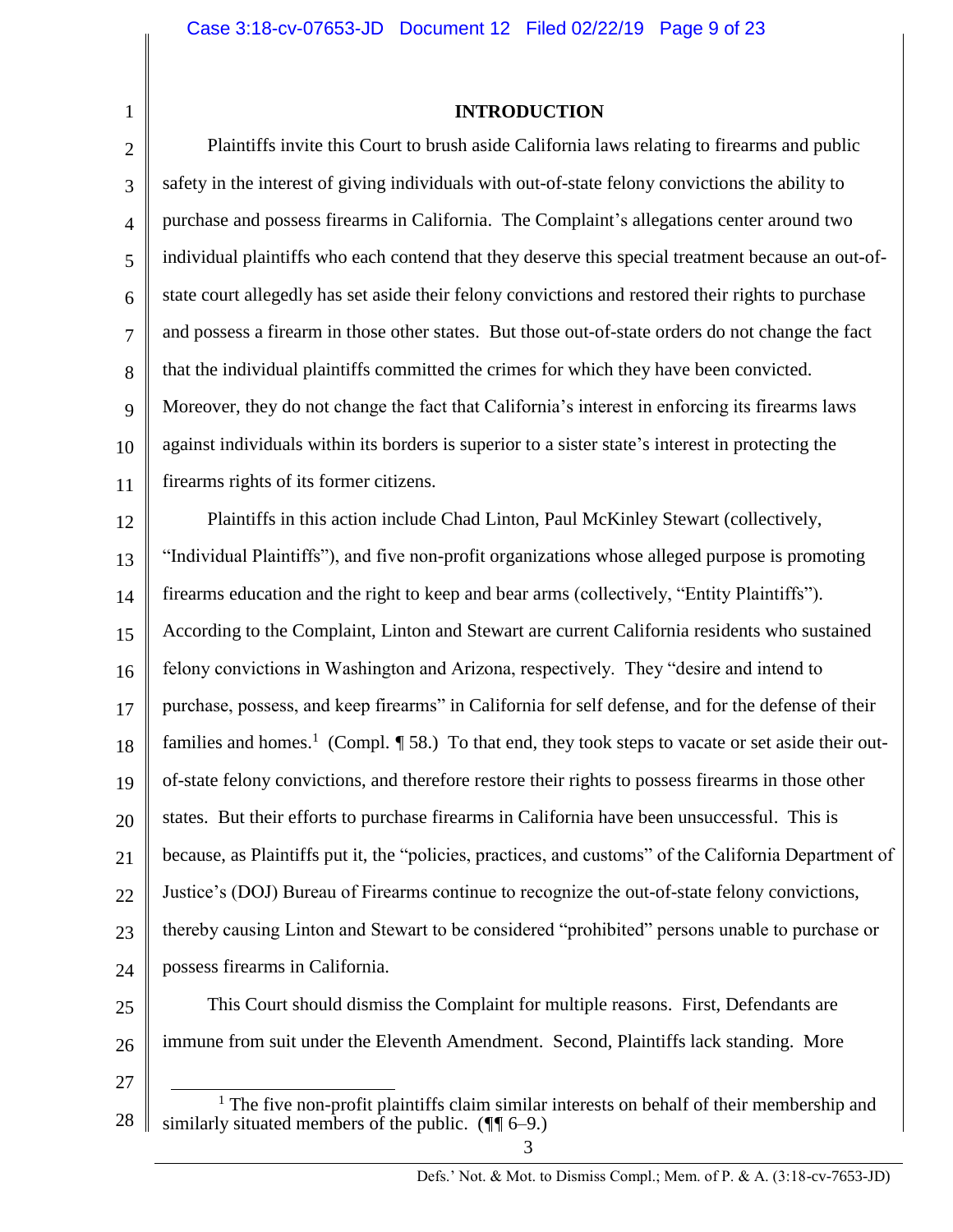| $\mathbf{1}$   | specifically, the Entity Plaintiffs do not have the required associational standing to maintain any                                                                                                                                                                                 |  |  |  |
|----------------|-------------------------------------------------------------------------------------------------------------------------------------------------------------------------------------------------------------------------------------------------------------------------------------|--|--|--|
| $\mathfrak{2}$ | claims, and the Individual Plaintiffs lack standing to assert a claim under the Privileges and                                                                                                                                                                                      |  |  |  |
| $\mathfrak{Z}$ | Immunities Clause because they reside in California. Third, Plaintiffs fail to state a Second                                                                                                                                                                                       |  |  |  |
| $\overline{4}$ | Amendment claim because the California Penal Code sections at issue are presumptively valid                                                                                                                                                                                         |  |  |  |
| 5              | and do not burden any conduct protected by the Second Amendment. Fourth, Plaintiffs fail to                                                                                                                                                                                         |  |  |  |
| 6              | state a claim under the Full Faith and Credit Clause because the laws of a sister state may not                                                                                                                                                                                     |  |  |  |
| $\tau$         | subordinate California's laws and the sister-state orders restoring firearms rights do not apply                                                                                                                                                                                    |  |  |  |
| 8              | outside of those states. Fifth, Plaintiffs have not stated a claim under the Privileges and                                                                                                                                                                                         |  |  |  |
| 9              | Immunities Clause of the Fourteenth Amendment because they have not adequately alleged how                                                                                                                                                                                          |  |  |  |
| 10             | the challenged laws and practices interfere with the narrow category of rights protected under that                                                                                                                                                                                 |  |  |  |
| 11             | amendment.                                                                                                                                                                                                                                                                          |  |  |  |
| 12             | For all of these reasons, and as explained in detail below, the Complaint should be                                                                                                                                                                                                 |  |  |  |
| 13             | dismissed in its entirety without leave to amend.                                                                                                                                                                                                                                   |  |  |  |
| 14             | FACTUAL AND PROCEDURAL BACKGROUND                                                                                                                                                                                                                                                   |  |  |  |
|                |                                                                                                                                                                                                                                                                                     |  |  |  |
| 15             | <b>THE PARTIES</b><br>I.                                                                                                                                                                                                                                                            |  |  |  |
| 16             | <b>Plaintiff Linton</b><br>A.                                                                                                                                                                                                                                                       |  |  |  |
| 17             | In 1987, Plaintiff Linton sustained a felony conviction in Washington state for attempting                                                                                                                                                                                          |  |  |  |
| 18             | to evade a police vehicle, along with a misdemeanor conviction for driving under the influence.                                                                                                                                                                                     |  |  |  |
| 19             | (Compl. 19, 20.) His probation ended in 1988 and he moved to California that same year. (Id.                                                                                                                                                                                        |  |  |  |
| 20             | 1 20.) In 2015, he attempted to purchase a handgun but was unsuccessful because he was                                                                                                                                                                                              |  |  |  |
| 21             | classified as a prohibited person based on the Washington state conviction. ( <i>Id.</i> $\sqrt{ }$ 23.) As a                                                                                                                                                                       |  |  |  |
| 22             | result, Linton hired an attorney who, in 2016, was successful in vacating the felony conviction in                                                                                                                                                                                  |  |  |  |
| 23             | Washington, setting aside the guilty plea, and releasing Linton from all penalties and disabilities                                                                                                                                                                                 |  |  |  |
| 24             | in Washington. ( <i>Id.</i> $\sqrt{\frac{24 \& Ex. A.}}$ ) Linton also secured an order vacating the record of his                                                                                                                                                                  |  |  |  |
| 25             | felony conviction under Revised Code of Washington (RCW) $9.94A.6402$ and restoring his right                                                                                                                                                                                       |  |  |  |
| 26             | $2$ RCW 9.94A.640 provides that after a convicted felon has served his sentence, he may                                                                                                                                                                                             |  |  |  |
| 27             | apply to the court for an order vacating his conviction. (Wash. Rev. Code §§ 9.94A.637,<br>9.94A.640.) However, if the conviction caused the offender to lose the right to possess firearms<br>under Washington law, the order under section 9.94A.640 does not restore that right. |  |  |  |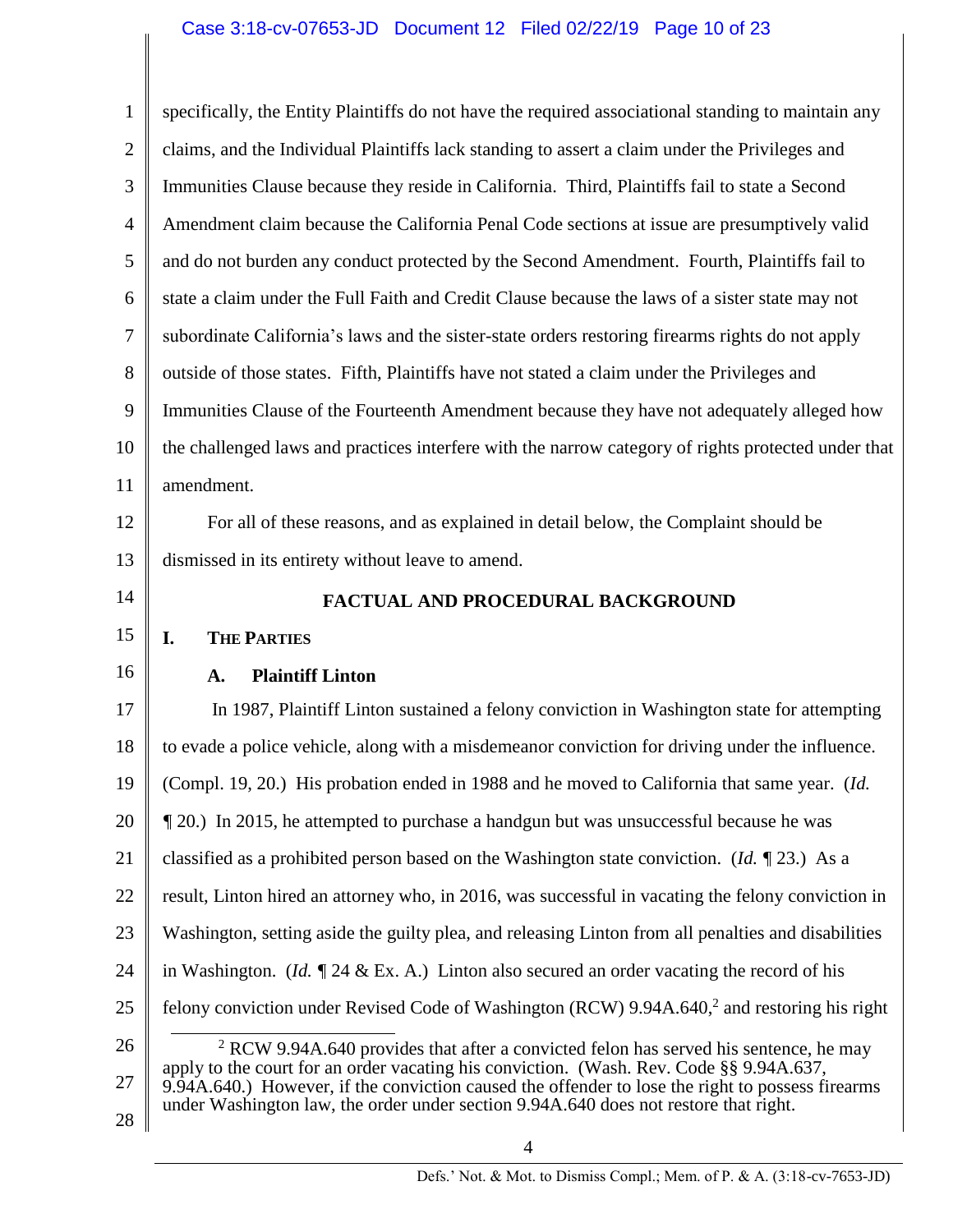## Case 3:18-cv-07653-JD Document 12 Filed 02/22/19 Page 11 of 23

to possess firearms under Revised Code of Washington 9.41.040(4). (*Id. ¶* 25 & Ex. B.)

Nevertheless, Linton's continued attempts to purchase firearms in California between 2016 and 2018 have failed due to his prior felony conviction.<sup>3</sup> (*Id. ¶¶* 27, 31, 35.)

5 6 7 8 In April 2018, DOJ agents seized several firearms from Linton's home. (*Id. ¶* 32.) After Linton allegedly produced documents showing that he had passed certain background checks and had his felony conviction vacated and firearms rights restored in Washington, DOJ agents allegedly sought departmental approval to return the firearms. But that request was denied. (*Id. ¶¶* 32–33.)

9

# **B. Plaintiff Stewart**

10 11 12 13 14 15 16 17 18 19 20 21 22 23 24 25 26 27 Plaintiff Stewart was convicted of first degree burglary, a felony, in Arizona in 1976. (*Id. ¶* 40.) He completed his probation for that offense in 1978, and moved to California in or around 1988. (*Id. ¶¶* 40–41.) Stewart attempted to purchase a firearm in California in December 2015. (*Id ¶¶* 41, 43.) Soon after, he learned that the purchase would be delayed because state and federal authorities considered his status as "undetermined." 4 (*Id. ¶¶* 44–45.) In 2016, Stewart formally applied and succeeded in setting aside his conviction and restoring his firearms rights in Arizona. (*Id. ¶* 46 & Ex. I.) In 2018, Stewart again attempted to purchase a firearm in California without success due to his prior felony conviction. (*Id. ¶¶* 48–50 & Ex. J.) The Complaint alleges, on information and belief, that each Defendant is "responsible for issuing, implementing, and enforcing the laws, policies, practices, and customs that denied Plaintiff Stewart the right to purchase, possess, and keep a firearm in his home for self-defense." (*Id. ¶* 52.) l (Wash.Atty.Gen.Op. 2002 NO. 4 (2002).) A vacated conviction may also still be "used" for a conviction in a subsequent criminal prosecution. (Wash. Rev. Code § 9.94A.640(3).) <sup>3</sup> The Complaint states that Linton attempted a purchase on October 30, 2018, but given the subsequent details listing dates in 2016, this appears to be a typographical error and should be October 30, 2016. (Compl. *¶* 27.) <sup>4</sup> There appears to be a typographical error in the Complaint, making it unclear what year

28 Stewart attempted the purchase, currently alleged as 2015, and when he received notice about his "undetermined" status, currently alleged as 2014 and 2016. (Compl. *¶¶* 43–46.)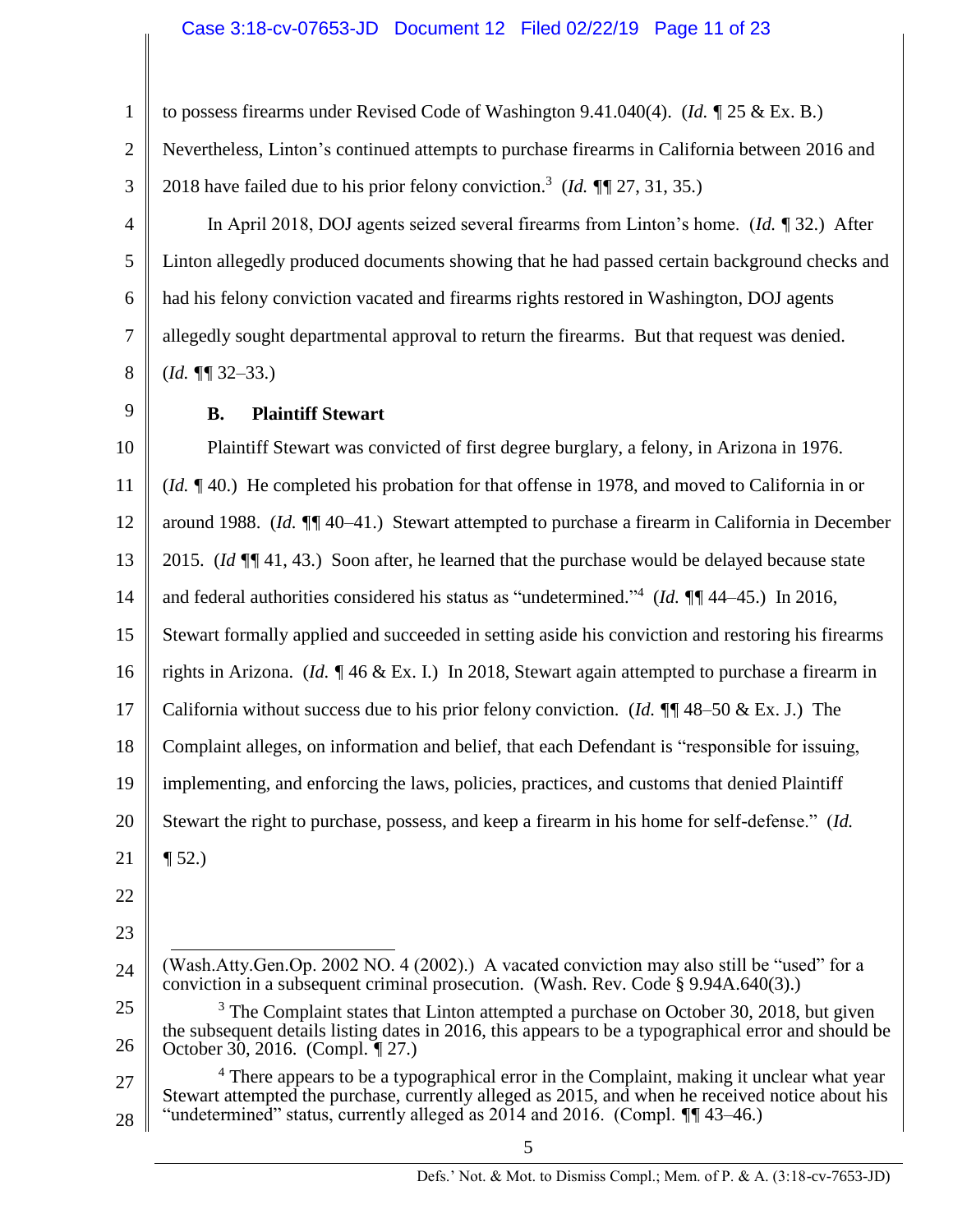# **C. The Entity Plaintiffs**

2 3 4 5 6 7 8 9 10 11 The Entity Plaintiffs are the Firearms Policy Foundation, Firearms Policy Coalition, Inc., Second Amendment Foundation, The Calguns Foundation, and Madison Society Foundation. (*Id. ¶¶* 6–10.) Each of the Entity Plaintiffs has an alleged purpose that involves protecting the right to keep and bear arms and/or firearms education. (*Id.*) The Entity Plaintiffs purport to represent their members and "similarly situated members of the public." (*Id. ¶¶* 6–9.) The Complaint does not contain information about the Entity Plaintiffs beyond describing their purpose, where they are incorporated and maintain principal places of business, and who their members include. The Individual Members are alleged to be members of all but one of the Entity Plaintiffs. The Complaint does not allege that either Linton or Stewart are members of the Madison Society Foundation.

12

1

# **D. Defendants**

13 14 15 16 17 18 19 20 21 22 23 Defendants are California Attorney General Xavier Becerra; Martin Horan, the Director of DOJ's Bureau of Firearms; and Deputy Attorney General Robert Wilson. They are all sued in their official capacities. (Compl. *¶¶* 11–13.) The only allegation against Attorney General Becerra is that he is head of the DOJ, which, through its Bureau of Firearms, regulates and enforces state laws related to the sale, transfer, possession, and ownership of firearms. (*Id. ¶* 11.) Plaintiffs allege that Director Horan is responsible for the Bureau's "implementation and enforcement of the statutes, regulations and policies regarding prohibited persons." (*Id. ¶* 12.) Plaintiffs further allege, on information and belief, that Deputy Attorney General Wilson "is responsible for formulation, issuance, and implementation of the policy or policies . . . which prohibit Individual Plaintiffs and others similarly situated form purchasing or possessing firearms." (*Id. ¶* 13).

24

# **II. CHALLENGED LAWS AND REQUESTED RELIEF**

25 26 27 28 Plaintiffs seek a declaration that California Penal Code sections 29800 and 30305, "as applied to Individual Plaintiffs and others similarly-situated to them, is unconstitutional." (*Id.*, Prayer for Relief, *¶* 1.) Penal Code section 29800 prohibits certain persons from possessing firearms, including "[a]ny person who has been convicted of . . . a felony under the laws of the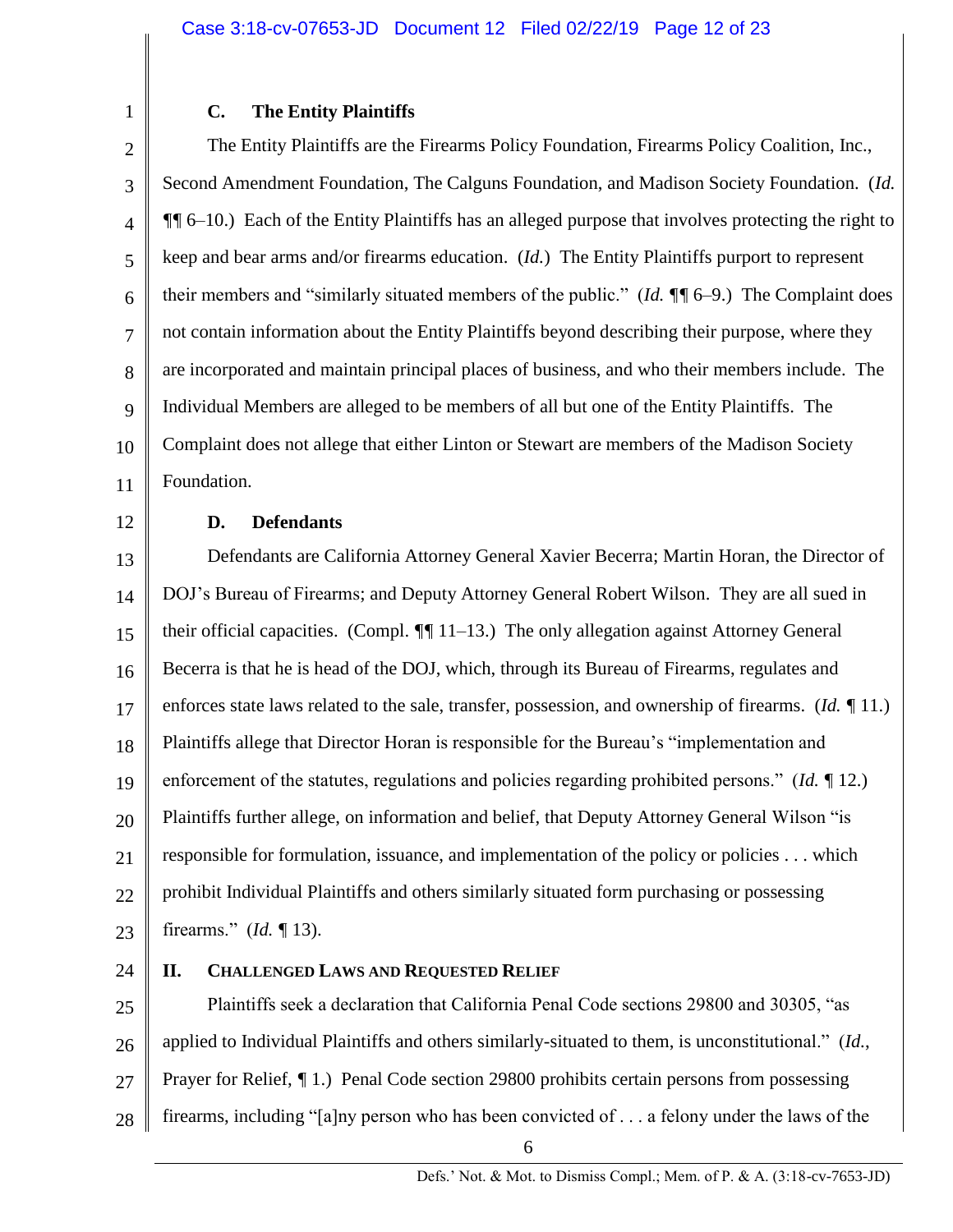## Case 3:18-cv-07653-JD Document 12 Filed 02/22/19 Page 13 of 23

1 2 3 4 United States, the State of California, or of any other state, government, or country[.]" Cal. Pen. Code, § 29800(a)(1). California Penal Code section 30305 similarly prohibits possession of ammunition and incorporates by reference section 29800's definition of prohibited persons. *Id.*  $§$  30305(a)(1).

5 6 7 8 9 10 11 12 Plaintiffs also seek a declaration that Defendants' alleged refusal to honor the findings of states that set aside and vacate felony convictions and restore firearms rights "is unconstitutional as applied to Individual Plaintiffs and others similarly-situated to them" under the Second Amendment, Full Faith and Credit Clause, Privileges and Immunities Clause of Article IV, § 2 of the Constitutional, and Privileges and Immunities Clause of the Fourteenth Amendment. (Compl., Prayer for Relief, *¶¶* 1–3.) Additionally, Plaintiffs seek to enjoin Defendants from enforcing policies and practices that refuse to honor those out-of-state determinations. (*Id.*, Prayer for Relief, *¶* 4.)

# 13

# **LEGAL STANDARD**

14 15 16 17 18 19 20 21 22 23 24 25 26 In considering a motion to dismiss under Federal Rule of Civil Procedure 12(b)(6), the court must accept all material facts alleged in the complaint as true and construe them in the light most favorable to the nonmoving party. *Erickson v. Pardus*, 551 U.S. 89, 94 (2007); *Knievel v. ESPN*, 393 F.3d 1068, 1072 (9th Cir. 2005). The court need not accept conclusory allegations and unwarranted inferences. *Adams v. Johnson*, 355 F.3d 1179, 1183 (9th Cir. 2004) (citation omitted). The court may also disregard factual allegations that are contradicted by matters or documents necessarily relied on by the complaint whose authenticity no party questions. *Lee v. City of Los Angeles*, 250 F.3d 668, 688–89 (9th Cir. 2001), *overruled on other grounds by Galbraith v. Cnty. of Santa Clara*, 307 F.3d 1119 (9th Cir. 2002). "Dismissal is proper when the complaint does not make out a cognizable legal theory or does not allege sufficient facts to support a cognizable legal theory." *Cervantes v. Countrywide Home Loans, Inc.*, 656 F.3d 1034, 1041 (9th Cir. 2011).

7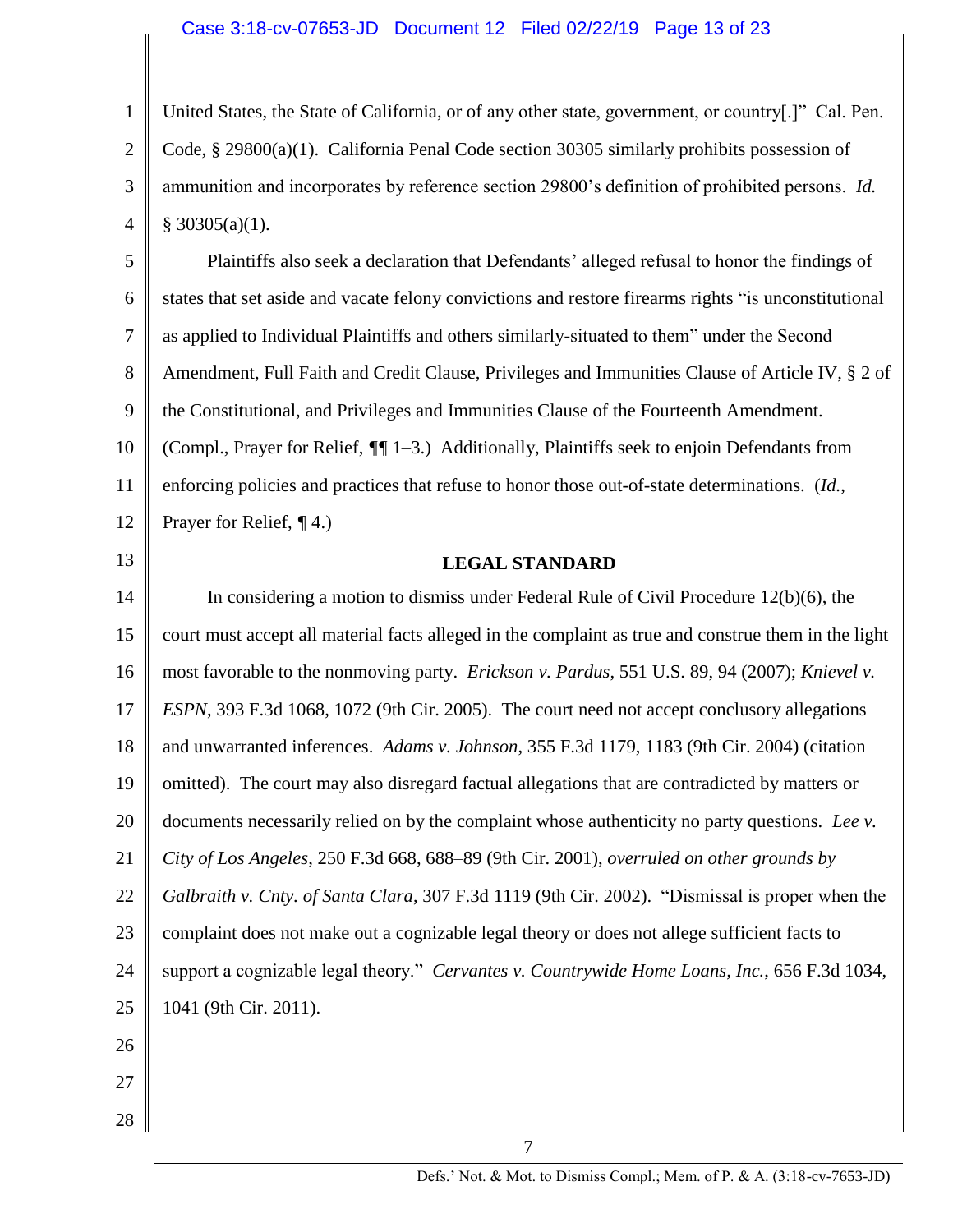1 2

#### **ARGUMENT**

### **I. DEFENDANTS ARE IMMUNE FROM SUIT**

3 4 5 6 7 8 9 10 11 12 The Eleventh Amendment bars suits against a state or state agency, whether the relief sought is money damages or an injunction. *See Puerto Rico Aqueduct & Sewer Auth. v. Metcalf & Eddy, Inc.*, 506 U.S. 139, 144 (1993); *Shaw v. California Dep't of Alcoholic Beverage Control*, 788 F.2d 600, 603 (9th Cir. 1986). Actions against state officials acting in their official capacities are also considered suits against the state and are barred by the Eleventh Amendment. *Shaw*, 788 F.2d at 603. An unequivocal consent to suit will lift the Eleventh Amendment bar on such lawsuits. *Pennhurst State Sch. & Hosp. v. Halderman*, 465 U.S. 89, 100 (1984). But California has neither consented to nor waived its sovereign immunity with regard to the legal theories asserted in this action. The Court should therefore dismiss Counts I, II, and III against each Defendant, who has been sued in his official capacity, with prejudice.

13 14 15 16 17 18 19 20 21 22 23 24 25 The Supreme Court recognized a limited exception to Eleventh Amendment immunity in *Ex Parte Young*, 209 U.S. 123 (1908). The *Ex Parte Young* exception allows "actions for prospective declaratory or injunctive relief against state officers in their official capacities for their alleged violations of federal law." *Coal. to Defend Affirmative Action v. Brown*, 674 F.3d 1128, 1134 (9th Cir. 2012). However, this exception applies only where "it is plain that such officer must have some connection with the enforcement of the act, or else it is merely making him a party as a representative of the State, and thereby attempting to make the State a party." *Snoeck v. Brussa*, 153 F.3d 984, 986 (9th Cir. 1998) (quotations omitted). "This connection must be fairly direct; a generalized duty to enforce state law or general supervisory power over the persons responsible for enforcing the challenged provision will not subject an official to suit." *Los Angeles Cnty. Bar Ass'n v. Eu*, 979 F.2d 697, 704 (9th Cir. 1992) (citations omitted). Here, there are no allegations that Attorney General Becerra, Director Horan, or Deputy Attorney General Wilson had the direct enforcement connection necessary to subject any of them

26 to suit. The Complaint only alleges that Attorney General Becerra is listed as "the head of the

27 [DOJ]." (Compl. ¶ 11.) As for Director Horan, the Complaint only alleges that he "reports to

28 Attorney General Becerra, and he is responsible for the various operations of the Bureau of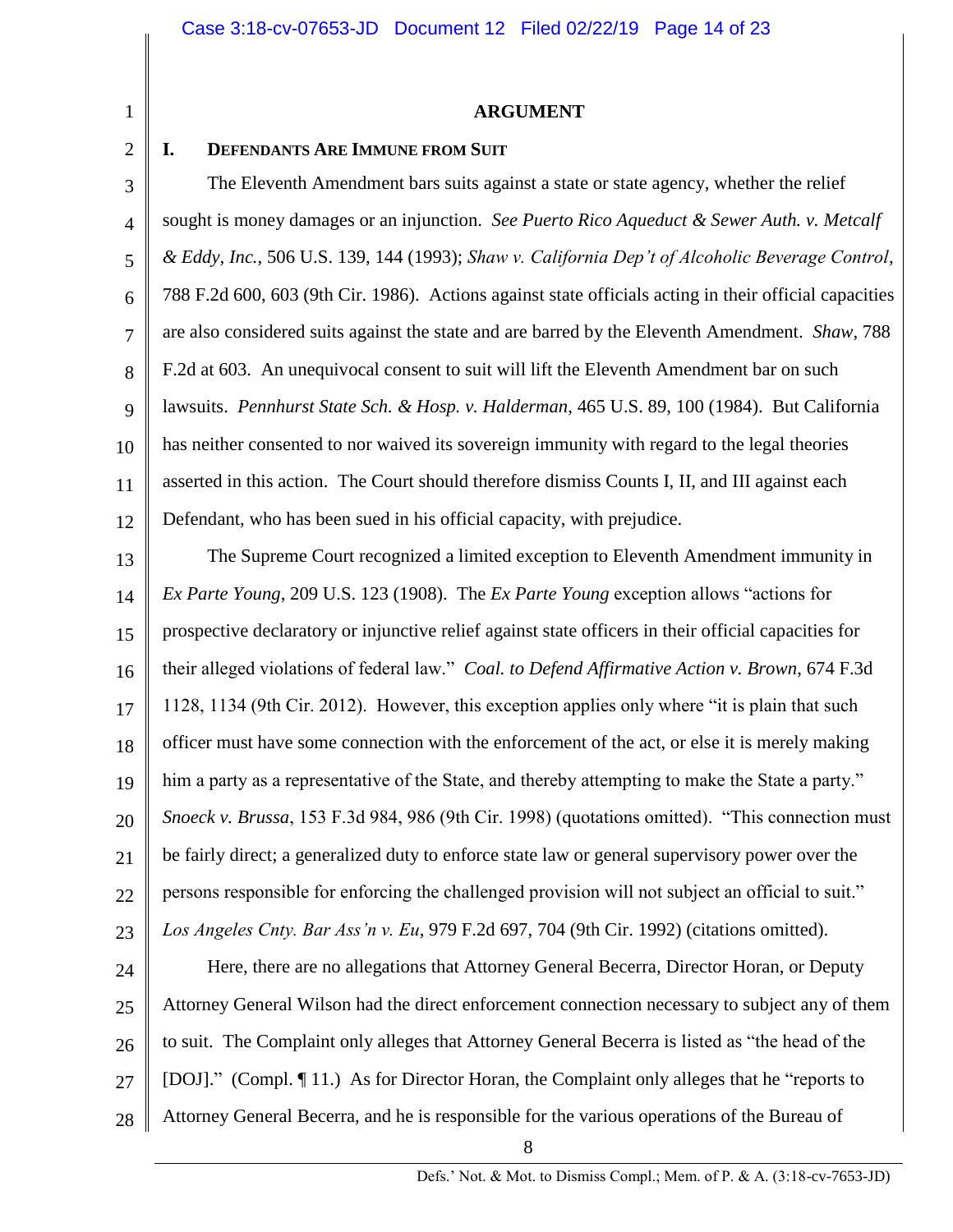1 2 3 4 5 6 7 8 Firearms[.]" (*Id. ¶* 12.) And with respect to Deputy Attorney General Wilson, the relevant allegations, beyond being conclusory, only show that he was an attorney applying wellestablished California law to the circumstances presented. (*Id.* ¶¶ 32–33.) In light of these allegations, the Complaint attributes to Defendants nothing more than generalized duties to enforce state law. Such allegations are insufficient to overcome Eleventh Amendment sovereign immunity. *See, e.g., Affirmative Action*, 674 F.3d at 1134. Accordingly, Counts I, II, and III against Attorney General Becerra, Director Horan, and Deputy Attorney General Wilson should be dismissed with prejudice.

9 10

# **II. PLAINTIFFS LACK STANDING TO PURSUE THIS ACTION**

# **A. The Entity Plaintiffs Lack Article III and Associational Standing**

11 12 13 14 15 16 17 18 19 20 21 22 23 24 25 26 27 28 A party invoking federal jurisdiction must establish Article III standing, showing that a "case or controversy" exists. An Article III "case or controversy" requires (1) an "injury in fact," (2) a sufficient "causal connection between the injury and the conduct complained of," and (3) a "likel[ihood]" that the injury "will be redressed by a favorable decision." *Lujan v. Defenders of Wildlife*, 504 U.S. 555, 560-61 (1992) (internal quotation marks omitted). These constitutional requirements are "rigorous," *Valley Forge Christian Coll. v. Ams. United for Separation of Church & State, Inc.*, 454 U.S. 464, 475 (1982), and Plaintiffs bear the burden of establishing standing. *Clapper v. Amnesty Int'l USA*, 133 S. Ct. 1138, 1148 (2013). An injury sufficient to satisfy Article III must be "concrete and particularized" and "actual or imminent, not 'conjectural' or 'hypothetical.'" *Lujan*, 504 U.S. at 560 (some internal question marks omitted). Standing to obtain prospective equitable relief also requires a "likelihood of substantial and immediate irreparable injury." *City of Los Angeles v. Lyons*, 461 U.S. 95, 111 (1983). In addition to complying with Article III, associations have standing to sue on behalf of their members "only if (a) their members would otherwise have standing to sue in their own right; (b) the interests that the organizations seek to protect are germane to their purpose; and (c) neither the claim asserted nor the relief requested requires the participation of individual members in the lawsuit." *San Diego Cnty. Gun Rights Comm. v. Reno*, 98 F.3d 1121, 1130–31 (9th Cir. 1996); *see also Hunt v. Washington State Apple Advertising Comm'n*, 432 U.S. 333, 343 (1977).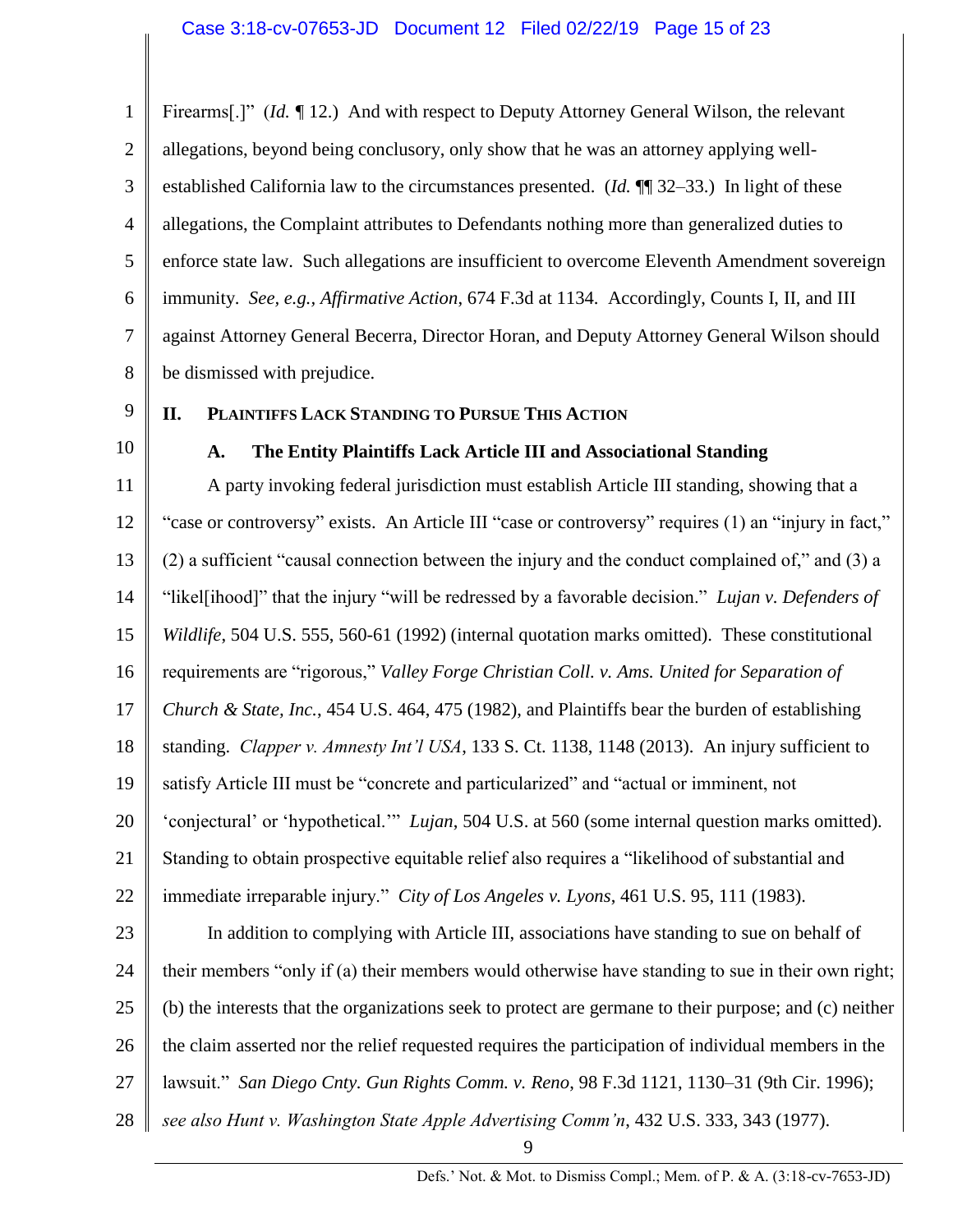1 2 3 4 5 6 7 8 9 10 11 12 13 "Whether an association has standing to invoke the court's remedial powers on behalf of its members depends in substantial measure on the nature of the relief sought. If in a proper case the association seeks a declaration [or] injunction . . . it can reasonably be supposed that the remedy, if granted, will inure to the benefit of those members of the association actually injured." *Hunt*, 432 U.S. at 343 (internal citation and brackets omitted). An association has direct standing only if "it [shows] a drain on its resources from both a diversion of its resources and frustration of its mission." *Fair Hous. Council of San Fernando Valley v. Roommate.com, LLC*, 666 F.3d 1216, 1219 (9th Cir. 2012) (citing *Fair Hous. of Marin v. Combs*, 285 F.3d 899, 905 (9th Cir. 2002)). An association "cannot manufacture [an] injury by incurring litigation costs or simply choosing to spend money fixing a problem that otherwise would not affect the organization at all." *La Asociacion de Trabajadores de Lake Forest v. City of Lake Forest*, 624 F.3d 1083, 1088 (9th Cir. 2010). "[S]tanding must be established independent of the lawsuit filed by the plaintiff." *Walker v. City of Lakewood*, 272 F.3d 1114, 1124 n.3 (9th Cir. 2001).

14 15 16 17 18 19 Here, the Entity Plaintiffs lack standing because the claim asserted and relief requested require the participation of the Entity Plaintiffs' individual members. The Complaint does not allege facts establishing direct standing. And while an association's claims may proceed in the absence of injury based solely on representation of its members, such actions must still present a case or controversy. *Int'l Union, United Auto., Aerospace and Agr. Implement Workers of Am. v. Brock*, 477 U.S. 274, 281–82 (1986) (citations omitted).

20 21 22 23 24 25 26 27 28 10 A case or controversy independent of the Individual Plaintiffs does not exist here because there are no facts to show that any members other than Linton and Stewart, who are already named as Plaintiffs, are suffering immediate or threatened injury. Nor does the Complaint allege that members' associational rights will be affected by Defendants' conduct. Because this action challenges the "policies, practices, and customs" of Defendants as applied to the Individual Plaintiffs, the case or controversy alleged here cannot conclude without participation by the Individual Plaintiffs. (*See* Compl. ¶¶ 58, 60, 62, 75, Prayer for Relief.) And while this action seeks declaratory and injunctive relief, which may at times be resolved in a group context, *Hunt*, 432 U.S. at 344, individualized proof would still be necessary here because the relief requested is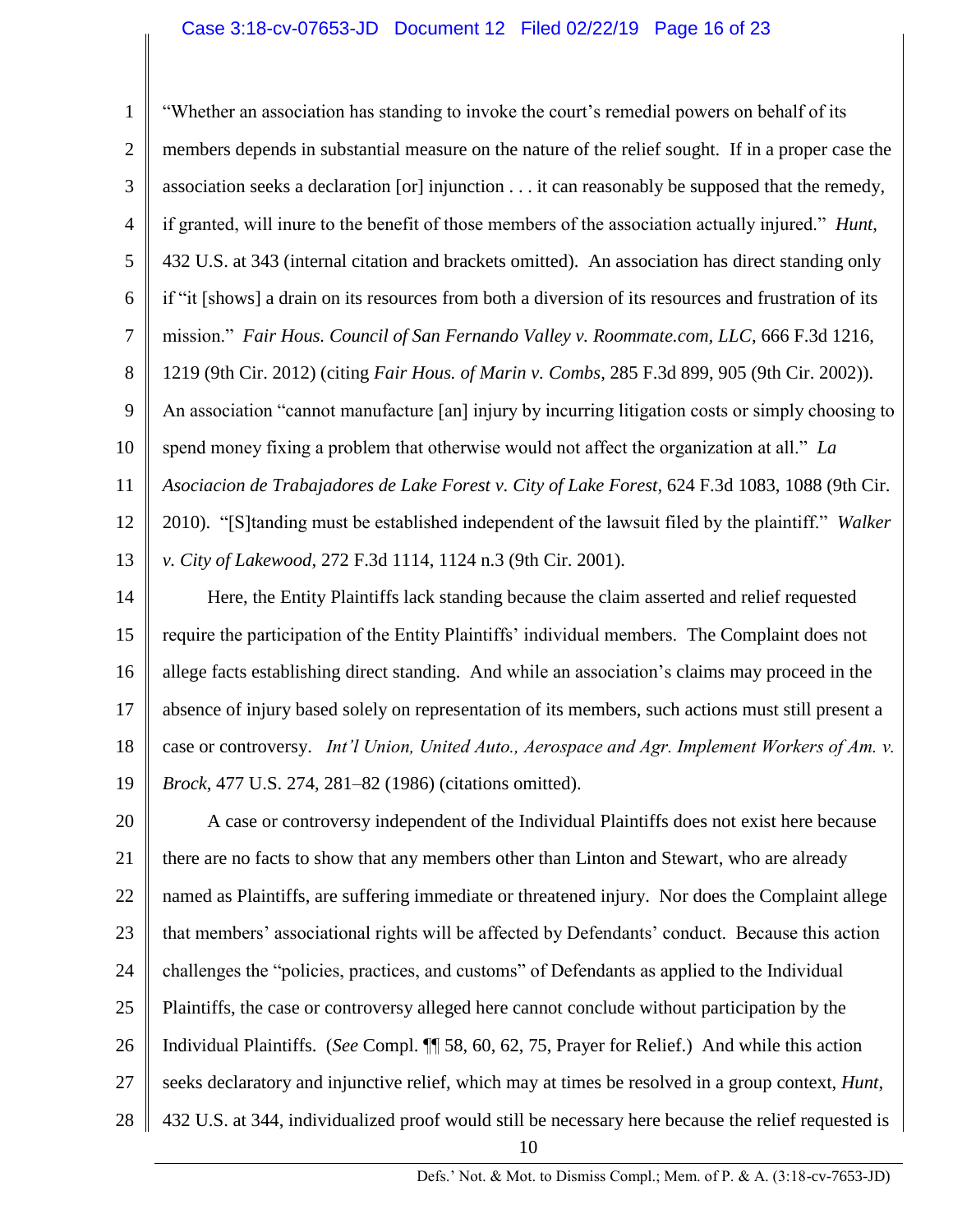## Case 3:18-cv-07653-JD Document 12 Filed 02/22/19 Page 17 of 23

1 2 3 4 5 "*as applied* to the Individual Plaintiffs and others similarly-situated to them," (Compl., Prayer for Relief,  $\sqrt{\frac{g}{g}}$  1–4 (emphasis added)). Further, granting the declaration that Plaintiffs request would require an individualized review of the laws setting aside convictions and restoring firearms rights in each state, and an individualized review of the circumstances for each person "similarly situated" to the Individual Plaintiffs.

6 7 8 9 10 11 12 Additionally, the Entity Plaintiffs take an improperly expansive view of the individuals they represent by purporting to represent "similarly situated members of the public." (*Id. ¶¶* 6–9.) As a practical matter, these are non-members, with whom the Entity Plaintiffs have established no relationship. This alleged representation does not meet the criteria for Article III or associational standing. Nor does a mere abstract interest in the subject matter establish associational standing for an entity like the Madison Society Foundation. Linton and Stewart are not alleged as members of that organization. (*See id. ¶¶* 4–5.)

13 14 For these reasons, the Court should dismiss the Entity Plaintiffs due to their lack of standing.

15

## **B. All Plaintiffs Lack Standing for a Privileges and Immunities Claim**

16 17 18 19 20 21 22 23 24 The Complaint seeks a declaration "that Defendants' policy of refusing to honor the setaside and vacation of felony convictions, and restoration of firearm rights by the courts of other states, is unconstitutional as applied to Individual Plaintiffs and others similarly situated to them," and violates the Privileges and Immunities Clause under Article IV, § 2, and the Fourteenth Amendment of the U.S. Constitution. (*Id.*, Prayer for Relief, ¶ 3; *see also id. ¶* 72.) According to the Complaint, California's purportedly discriminatory policies implicate protections for nonresidents who enter the state to obtain employment and the right to travel and become a permanent resident. (*Id.* ¶ 74.) The Privileges and Immunities Clause of Article IV prohibits states from discriminating

25 26 27 against non-residents when it comes to fundamental rights. *McBurney v. Young*, 133 S. Ct. 1709, 1714 (2013). Its protections do not apply to laws that do not discriminate against non-residents. *Id.* at 1716.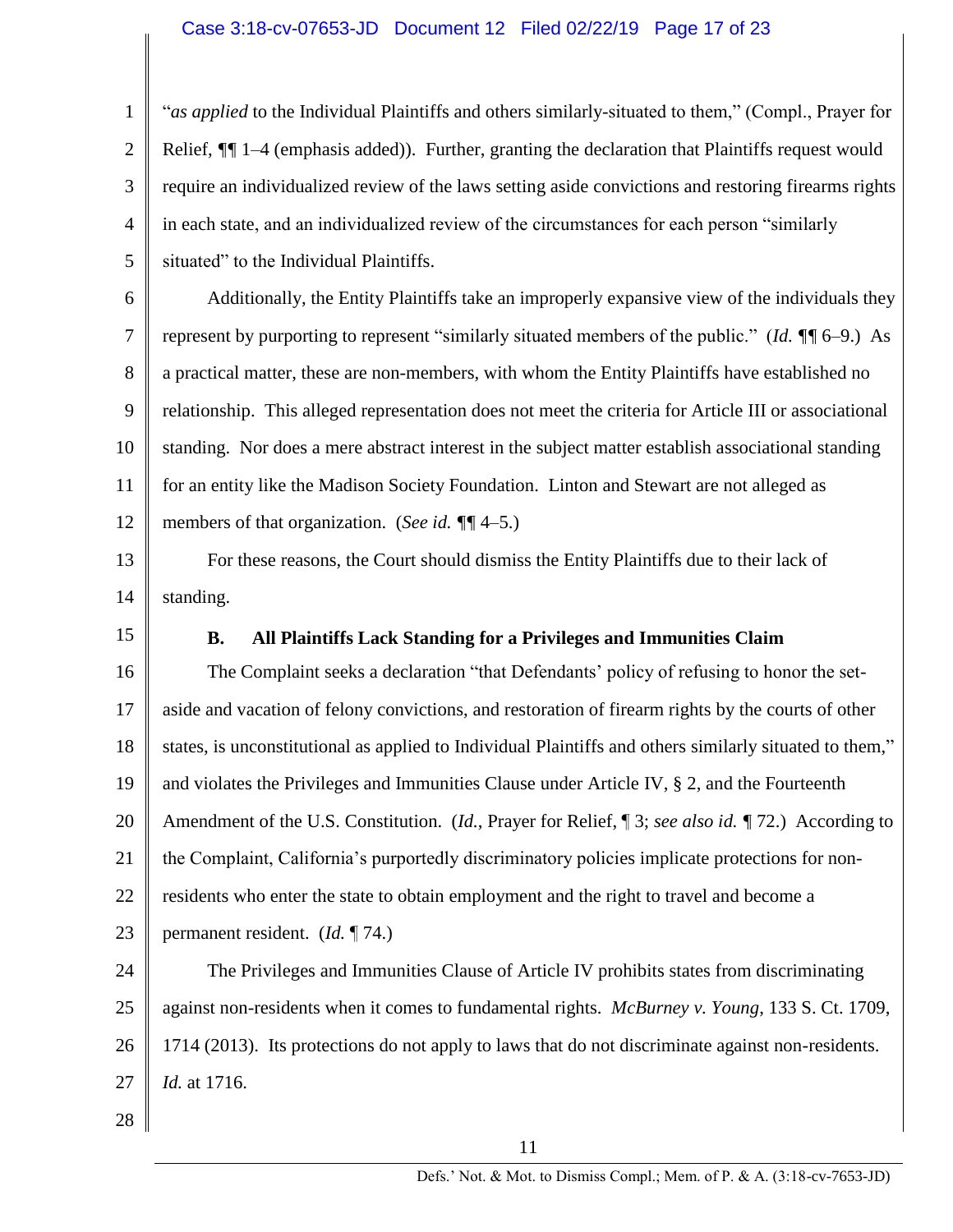| 3              | $t\bar{t}$     |
|----------------|----------------|
| $\overline{4}$ | $\overline{9}$ |
| 5              | Ir.            |
| 6              | $S^{\dagger}$  |
| 7              | $\overline{P}$ |
| 8              | $\mathbf{I}$   |
| 9              |                |
| $\overline{0}$ |                |

1

2

Because both Linton and Stewart allege that they are California residents, they do not have standing to bring a Privileges and Immunities claim against Defendants under Article IV, § 2 of the Constitution. *See, e.g., Counsel of Ins. Agents & Brokers v. Molasky-Arman*, 522 F.3d 925, 930–32 (9th Cir. 2008) (non-resident had standing to assert challenge under Privileges and nmunities clause). And while the Entity Plaintiffs may have been incorporated outside of the State, all but one maintain principal places of business in California.<sup>5</sup> Accordingly, none of the laintiffs have standing to bring a privileges and immunities claim.

# **III. PLAINTIFFS FAIL TO STATE A SECOND AMENDMENT CLAIM BECAUSE THE CHALLENGED LAWS ARE PRESUMPTIVELY VALID REGULATIONS**

10 11 12 13 14 15 16 17 18 19 20 21 22 23 24 25 26 The Complaint alleges that "Defendants' policies, practices, and customs . . . as applied to Individual Plaintiffs, amount to a total and permanent deprivation of their fundamental, individual right to keep and bear arms and ammunition, as guaranteed by the Second Amendment, and are therefore an infringement upon those rights." (Compl. *¶* 60.) It goes on to ask the Court to distinguish the Individual Plaintiffs from persons who "have been historically excluded from the right to keep and bear arms." (*Id.*) The "policies, practices, and customs" at issue in the Complaint appear to be California Penal Code sections 29800 and 30305, regarding prohibitions on the possession of firearms and ammunition by felons, respectively, and Defendants' enforcement of those statutes. Plaintiffs claim that the laws and policies severely burden conduct and activity protected by the Second Amendment. (*Id. ¶¶* 61–62.) An alleged violation of an individual's Second Amendment right triggers a two-step inquiry. *Jackson v. City and County of San Francisco*, 746 F.3d 953, 960 (9th Cir. 2014). First, the court must determine "whether the challenged law burdens conduct protected by the Second Amendment." *Id.* Second, if the challenged law burdens rights protected by the Second Amendment, the courts must then "apply an appropriate level of scrutiny." *Id.* Plaintiffs rely on the U.S. Supreme Court decision in *District of Columbia v. Heller*, 554 U.S. 570, 635 (2008) to support their claim that "Defendants' policies cannot be justified" and

27 28 l <sup>5</sup> The Second Amendment Foundation was incorporated and maintains a principal place of business outside of California but as previously discussed, it lacks standing.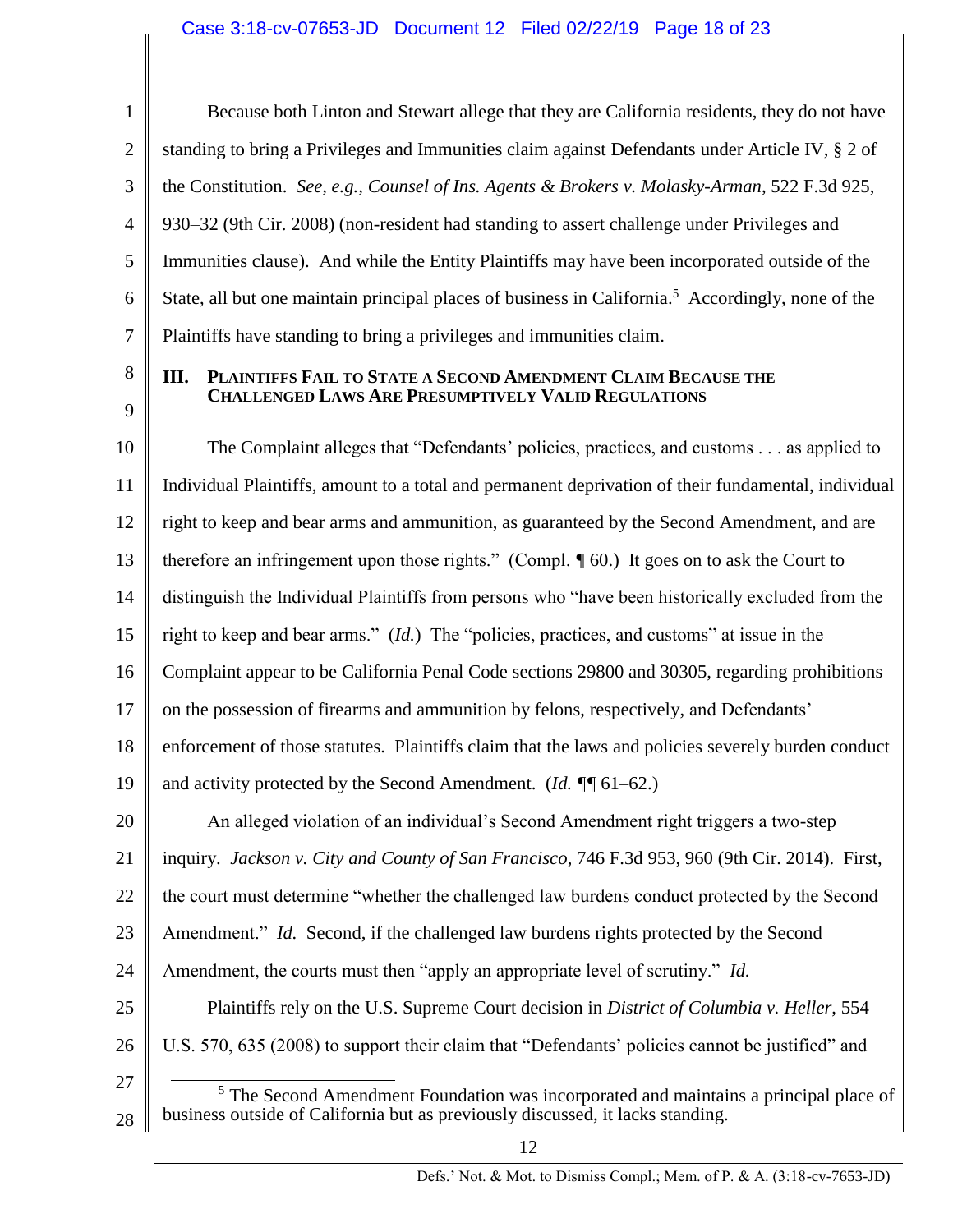1 2 3 4 5 6 7 8 9 10 11 12 13 14 15 16 17 18 19 20 21 22 23 24 25 should be subject to heightened scrutiny. (Compl. *¶* 61 (citing *Heller*, 554 U.S. at 628, n. 27).) In *Heller*, the Supreme Court struck down a District of Columbia statute broadly banning handgun possession in homes, finding that the Second Amendment protects "the right of lawabiding, responsible citizens to use arms in defense of hearth and home." *Heller*, 554 U.S. at 626. But the Supreme Court similarly recognized that "the right secured by the Second Amendment is not unlimited," *id.*, and that regulatory measures forbidding the possession of firearms by felons are presumptively lawful and do not invoke Second Amendment protections. *Id.* at 626–27. In so finding, the court related such measures back to laws originally intended to "limit as far as possible the use of instruments commonly associated with criminal activity," *People v. Washington*, 237 Cal.App.2d 59, 66 (1965) (discussing the Dangerous Weapons Control Act, former Penal Code, § 12021, the predecessor to Penal Code §§ 29800, 30305), and "minimize the danger to public safety arising from the free access to firearms that can be used for violence," *Id. People v. Scott*, 24 Cal.2d 774, 782 (1944). Such longstanding regulations are deemed to be presumptively lawful, and outside of Second Amendment regulation. *Heller*, 554 U.S. at 626; *Silvester v. Harris*, 843 F.3d 816, 831 (9th Cir. 2016); *see also United States v. Vongxay*, 594 F.3d 1111 (9th Cir. 2010) (federal statute prohibiting felons from possessing firearms did not violate Second Amendment). Accordingly, Plaintiffs fail to state a claim for relief as a matter of law and Count I alleging a Second Amendment violation should be dismissed. **IV. PLAINTIFFS FAIL TO STATE A CLAIM UNDER THE FULL FAITH AND CREDIT CLAUSE A. California Need Not Subordinate Its Laws to the Laws of Other States** Plaintiffs seek a declaration that "Defendants' policy of refusing to honor the set-aside and vacation of felony convictions, and restoration of firearm rights by the courts of other states, is unconstitutional as applied to Individual Plaintiffs and others similarly-situated to them" and "violates the Full Faith and Credit Clause." (Compl., Prayer for Relief, ¶ 2; *see also id.* ¶¶ 63– 67.)

26 27 28 The Full Faith and Credit Clause provides: "Full Faith and Credit shall be given in each State to the public Acts, Records, and judicial Proceedings of every other State." (U.S. Const. Art. IV. But laws versus judgements receive different credit under the Full Faith and Credit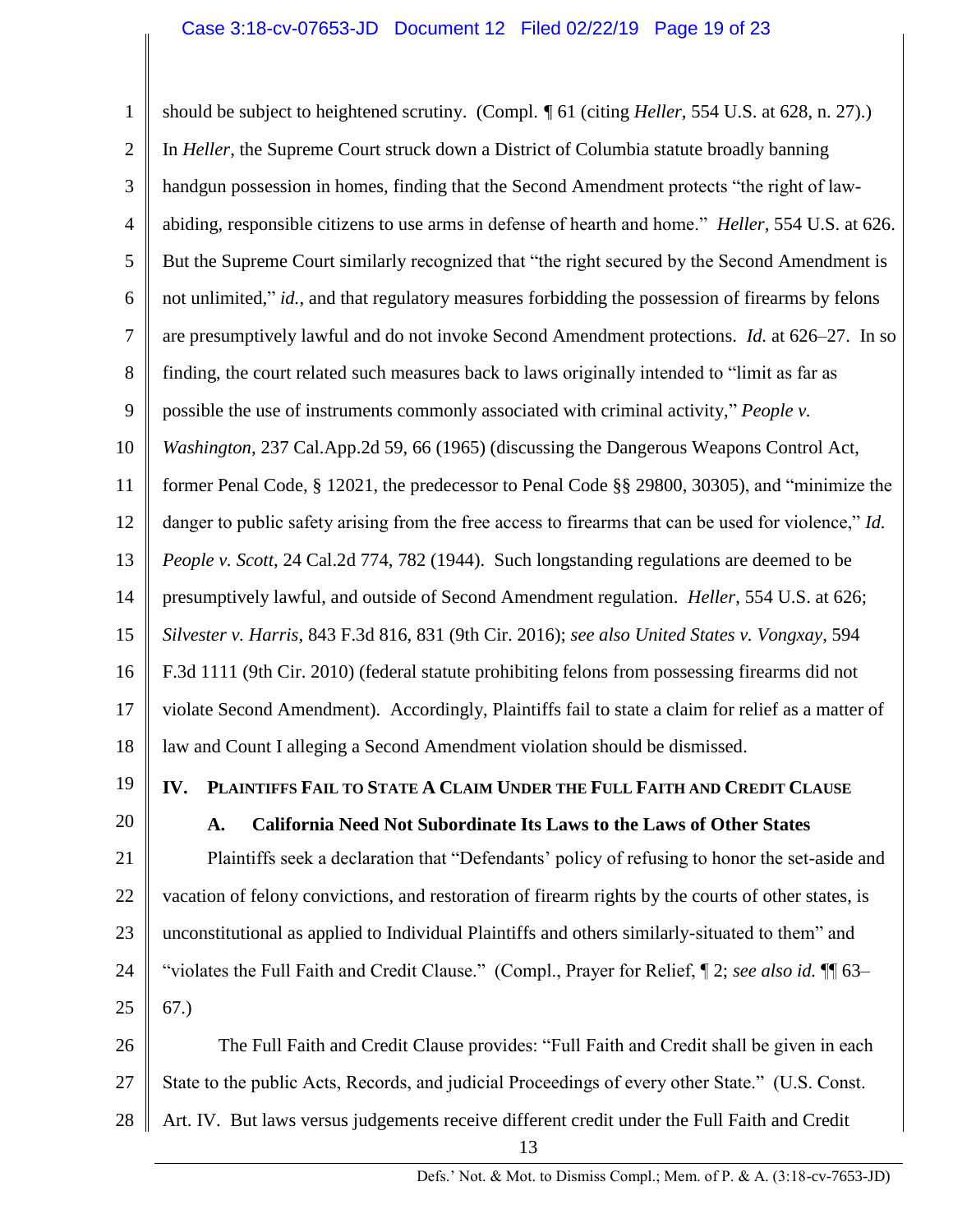## Case 3:18-cv-07653-JD Document 12 Filed 02/22/19 Page 20 of 23

1 2 3 4 5 6 7 8 9 10 Clause. *See Franchise Tax Bd. of Cal. v. Hyatt*, 538 U.S. 488, 494 (2003) (Supreme Court "precedent differentiates the credit owed to laws (legislative measures and common law) and to judgments.") (internal quotations omitted); *Milwaukee Cnty. v. M.E. White Co.*, 296 U.S. 268, 277 (1935) ("[C]redit must be given to the judgment of another state although the forum would not be required to entertain the suit on which the judgment was founded.") *Id*. Further, the Full Faith and Credit Clause does not compel "a state to substitute the statutes of other states for its own statutes dealing with a subject matter concerning which it is competent to legislate." *Pac. Emp'rs Ins. Co. v. Indust. Accident Comm'n*, 306 U.S. 493, 501 (1939); *accord Nevada v. Hall*, 440 U.S. 410, 422 (1979) ("[T]he Full Faith and Credit Clause does not require a State to apply another State's law in violation of its own legitimate policy.")

11 12 13 14 15 Thus, the Full Faith and Credit Clause has limited application to conflicting sister state statutes. "Prima facie every state is entitled to enforce in its own courts its own statutes, lawfully enacted." *Alaska Packers Ass'n. v. Indus. Accident Comm'n of California*, 294 U.S. 532, 547 (1935). A conflicting sister state statute prevails only when the interests of the foreign state are superior to those of the forum state. *Id.* at 547–48.

16 17 18 19 20 21 22 23 24 25 26 27 28 Here, Plaintiffs seek relief that would effectively force Defendants to give out-of-state court orders the same effect in California as they have in those other states. But the Washington and Arizona orders at issue are not judgments. And the California Legislature has not provided a mechanism for subordinating its law to orders from sister states. The Full Faith and Credit Clause does not require California to subordinate Penal Code sections 29800 and 30305 to Washington and Arizona laws. As a matter of law, California's interest in the public safety of its citizens prevails over Washington and Arizona's interests in the firearms rights of its former residents. In addition, Washington and Arizona courts lack jurisdiction to dictate how California may exercise its police powers within its own borders. And in any event a conviction that is vacated or set aside in Washington or Arizona may still be used as a prior conviction in a subsequent prosecution in those states. *See* Wash. Rev. Code § 9.94A.640(3); Ariz. Rev. Stat. § 13- 907(E)(3). Thus, Plaintiffs are asking this Court to give full faith and credit to foreign statutes that offend and stand in conflict with California firearms laws. But this Court may not, as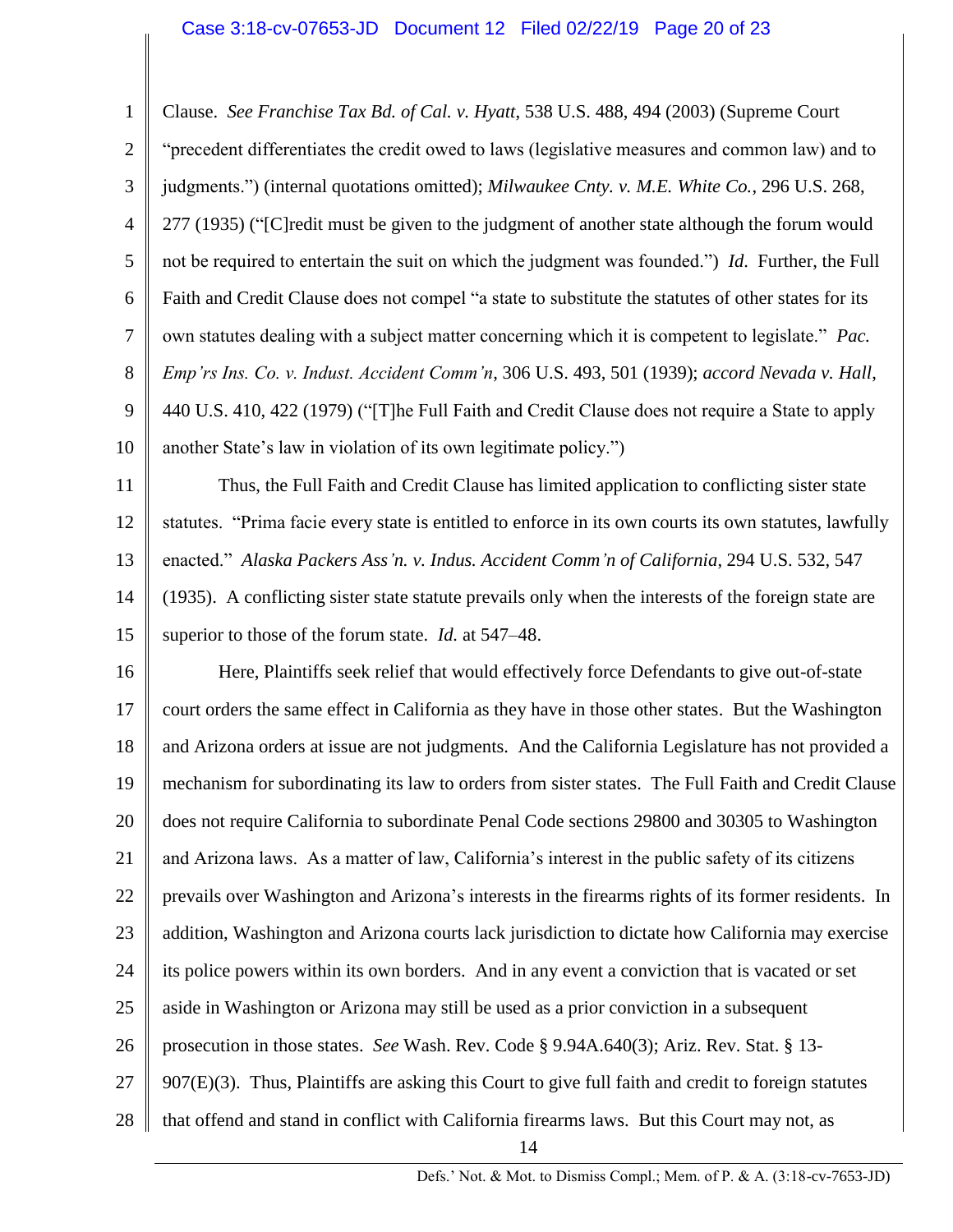### Case 3:18-cv-07653-JD Document 12 Filed 02/22/19 Page 21 of 23

1 2 3 4 5 Plaintiffs ask, strike down California's laws under the Full Faith and Credit Clause simply because they conflict with other states' statutes. *See Thomas*, ("[T]he Full Faith and Credit Clause does not require a State to subordinate its own compensation policies to those of another State."). Accordingly, the Court should dismiss Count II, alleging a violation of the Full Faith and Credit Clause.

6 7

## **B. The Washington and Arizona State Court Orders Restoring Firearm Rights Do Not Apply in California**

8 9 10 11 12 13 14 15 16 17 18 19 The orders restoring Linton's and Stewart's rights to possess weapons make no mention of other states. (Compl., Exs. B, I.) Thus, they do not purport to have any applicability in California. For example, RCW 9.41.040(4) provides, in relevant part: "Notwithstanding any other provisions of this section, if a person is prohibited from possession of a firearm under subsection (1) or (2) of this section … the individual may petition a court of record to have his or her right to possess a firearm restored [.]" Subsections (1) and (2) of section 9.41.040 set forth *Washington's* prohibition against certain offenders possessing firearms. (Wash. Rev. Code § 9.41.040(4)(a).) Thus, the most reasonable interpretation of subsection (4) is that it lifts only Washington's statutory prohibition on firearms possession, and does not restore possession rights in other states. Under this interpretation, the order restoring Linton's rights to possess firearms would not create any conflict with California law, and the Full Faith and Credit Clause would not bar California from enforcing Penal Code sections 29800 and 30305 against Linton.

20 21 22 23 24 25 26 27 28 Similarly, Arizona Revised Statute 13-907, which outlines the requirements for setting aside judgment of a convicted person and restoring firearms rights, does not mention other states. Section 13-907 provides, in relevant part, that certain persons "convicted of a criminal offense, on fulfillment of the conditions of probation or sentence and discharge by the court, may apply to the court to have the judgment of guilt set aside." (*Id.* § 13-907(A).) A set-aside does not relieve the individual from penalties imposed by certain state government agencies including Arizona's department of transportation and game and fish commission, and provides that a conviction that is set aside may still be "[u]sed as a prior conviction." (*Id.* § 907(D), (E).) Thus, it is reasonable to infer that section 13-907 lifts only Arizona's statutory prohibition on firearms possession, and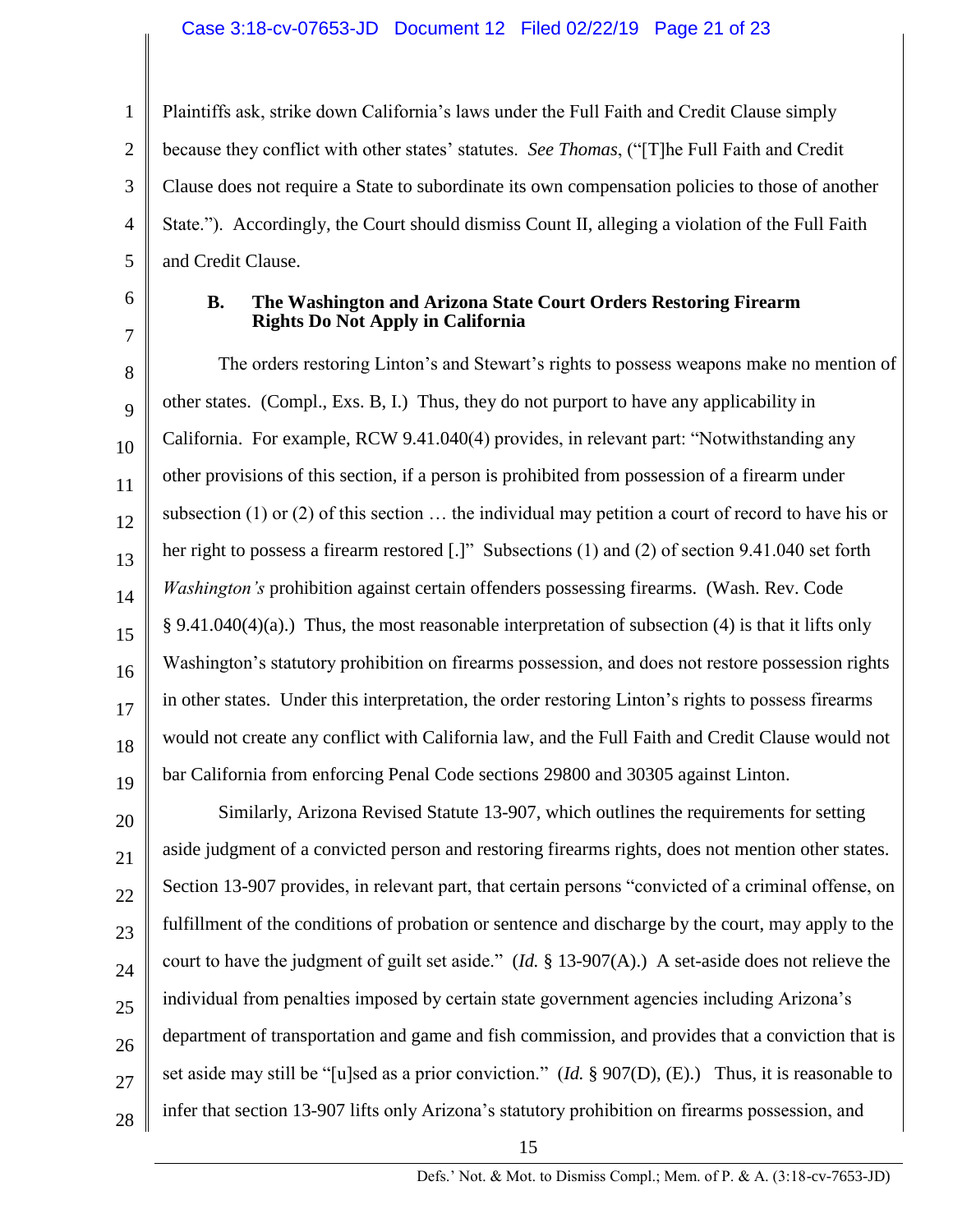1 2 3 does not restore possession rights in other states. Consequently, the Full Faith and Credit Clause would not require California to enforce the Arizona order over Penal Code sections 29800 and 30305.

4

5

# **V. PLAINTIFFS FAIL TO STATE A CLAIM UNDER THE PRIVILEGES AND IMMUNITIES CLAUSE**

6 7 8 9 10 11 12 13 14 15 16 In addition to failing to allege standing for a Privileges and Immunities claim under Article IV of the Constitution, Plaintiffs also fail to adequately plead facts supporting a Privileges and Immunities claim under the Fourteenth Amendment. The Privileges and Immunities Clause of the Fourteenth Amendment has been narrowly construed to protect "only those rights which owe their existence to the Federal government, its National character, its Constitution, or its laws." *McDonald v. City of Chicago, Ill.*, 561 U.S. 742, 754 (2010) (citation omitted). The Clause protects "very few rights" such as the "the right to petition Congress, the right to vote in federal elections, the right to interstate travel or commerce, the right to enter federal lands, or the rights of a citizen while in custody of federal officers." 2 John E. Nowak, et al., *Treatise on Const. L.* § 14.3(b) (2d ed. 1987) (citing *Slaughter-House Cases*, 83 U.S. 36, 79–81 (1872)). It does not protect a right to keep and bear arms. *McDonald*, 561 U.S. at 758.

17 18 19 20 21 22 Here, the Complaint does not adequately allege facts to support a Privileges and Immunities claim under the Fourteenth Amendment. At the heart of the Complaint is Plaintiffs' right to keep and bear arms. And Plaintiffs have not demonstrated that the laws and practices at issue have implicated the narrow category of rights protected under the Fourteenth Amendment. Thus, the Privileges and Immunities claim under the Fourteenth Amendment also should be dismissed without leave to amend.

23

# **CONCLUSION**

24 25 For the foregoing reasons, Defendants respectfully request that the Court dismiss Plaintiffs' entire Complaint with prejudice.

27 28